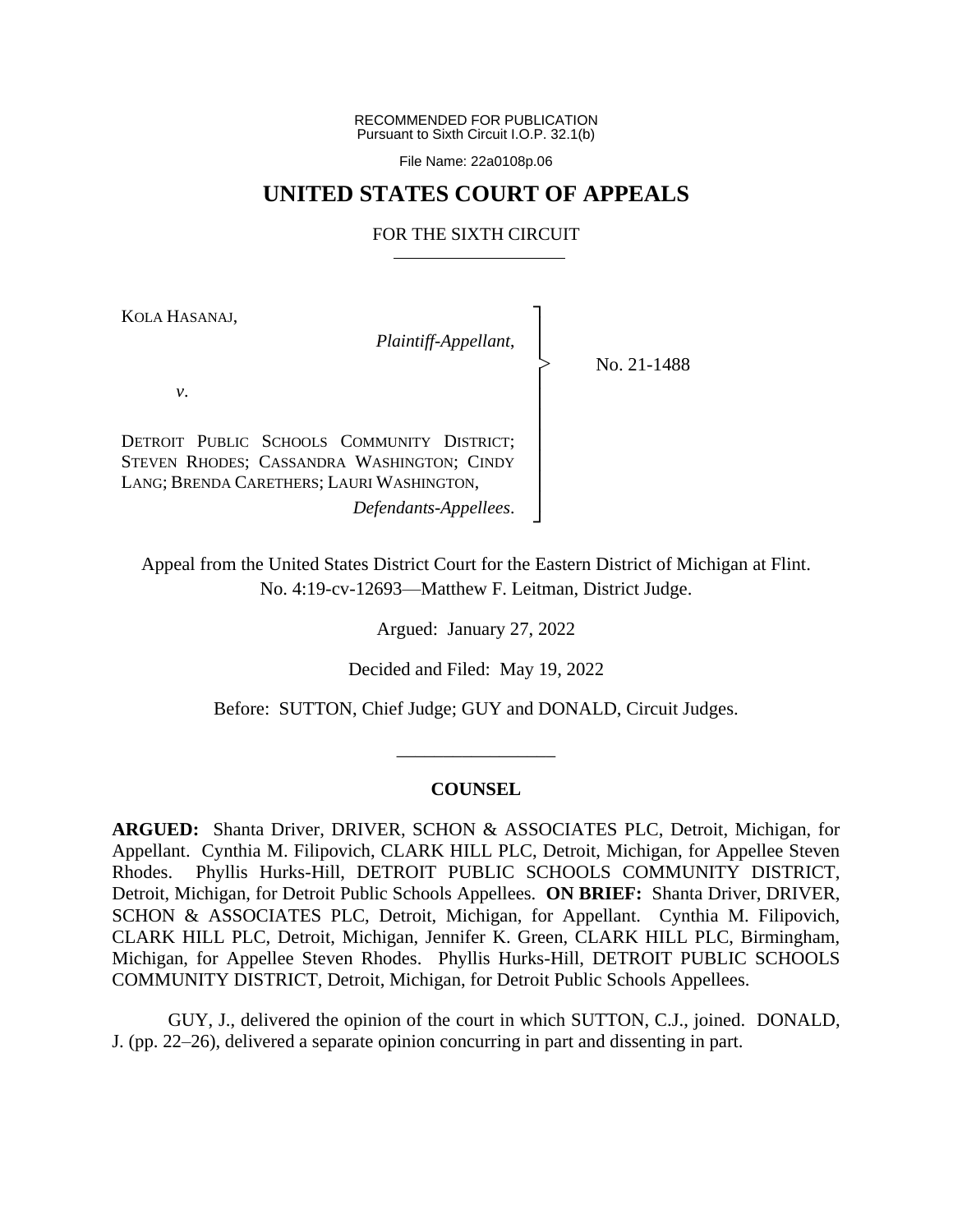# **OPINION** \_\_\_\_\_\_\_\_\_\_\_\_\_\_\_\_\_

\_\_\_\_\_\_\_\_\_\_\_\_\_\_\_\_\_

RALPH B. GUY, JR., Circuit Judge. Kola Hasanaj, a teacher certified in Michigan, was employed by the Detroit Public Schools Community District (District) as a teacher for ten years under a series of contracts. After about seven years, the District stopped sending contract renewal notices to Hasanaj. He received "ineffective" ratings in the three years that followed, so the District dismissed him as required by state law. *See* Mich. Comp. Laws Ann. § 380.1249(2)(j). Hasanaj sued the District and various school officials for alleged violations of state and federal law, including denial of procedural due process under the Fourteenth Amendment. He alleges that he and defendants "acted with the understanding that he had tenure," the evaluation ratings violated Michigan's statutory evaluation system, and now he cannot use his certificate to teach in Michigan. At the pleading stage, the district court dismissed the lawsuit.

Because Hasanaj has not satisfied Michigan's statutory tenure system, he has no protected property interest in continued employment. Nor has he been deprived of his liberty to pursue his profession because he still holds a valid Michigan certificate to teach. Finding that Hasanaj's other claims also fail under the Family Medical Leave Act and state law, we affirm.

## **I.**

In Michigan, tenure for teachers is controlled by the Teachers' Tenure Act (Tenure Act), Mich. Comp. Laws Ann. §§ 38.71 to 38.191, and performance evaluations and other personnel decisions for teachers are primarily governed by the Revised School Code, *id.* §§ 380.1 to 380.1095. These two statutory schemes form the foundation for the dispute in this case.

## **A.**

*Tenure.* For public-school teachers in Michigan, "[c]ontinuing tenure is held only in accordance with" the Tenure Act. Mich. Comp. Laws Ann. § 38.91(1). The Tenure Act provides that a teacher "is considered to be on continuing tenure" only "[a]fter the satisfactory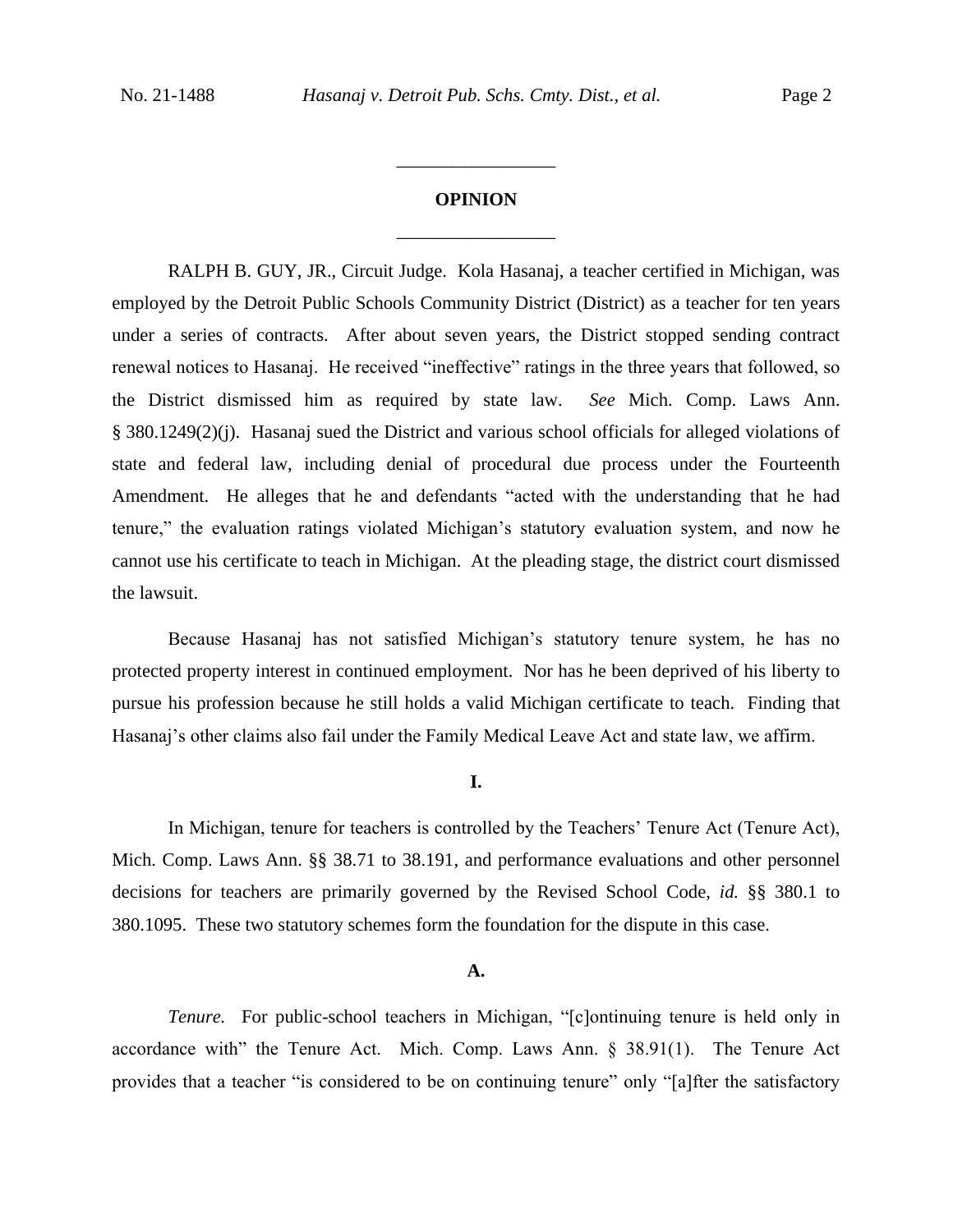completion of the probationary period." *Id.*; *see also* § 38.81(1). To complete the probationary period, a teacher must: (1) serve "at least 4 full school years of employment in a probationary period" and be "rated as highly effective on 3 consecutive annual year-end performance evaluations"; or (2) serve "at least 5 full school years of employment in a probationary period" and be "rated as effective or highly effective on his or her 3 most recent annual year-end performance evaluations." § 38.83b(1)-(2); *see also* § 38.81(2). Evaluations must comply with § 380.1249's requirements. § 38.83a.

The probationary years are calculated using the "anniversary date" rule, under which "the probationary period begins with the initial date of employment and continues for" the required number of years until it "is completed on the [fourth or fifth] anniversary of the date of employment." *Breuhan v. Plymouth-Canton Cmty. Schs.*, 389 N.W.2d 85, 86 (Mich. 1986); *see*  Mich. Comp. Laws Ann. § 38.75. This rule "neither benefits nor penalizes teachers employed after the school year has begun" because each teacher "must simply serve the same probationary period" based upon their anniversary date of employment. *Breuhan*, 389 N.W.2d at 87 n.3.

But not all teaching employment counts toward tenure. A "teacher" under the Tenure Act, is defined as "a certificated individual employed for a full school year by any board of education or controlling board." Mich. Comp. Laws Ann. § 38.71(1). "Certificated," for "purposes of teacher tenure under the [Tenure Act]" means "any teacher who holds a Michigan teaching certificate, as defined by [Mich. Admin. Code R.] 390.1101, which is *valid for the position to which he or she is assigned*[.]" Mich. Admin. Code R. 390.661(1) (emphasis added); *see* Mich. Comp. Laws Ann. § 38.72. A certificate is valid for positions that match "the time period, grade level, and discipline area" (i.e., the "subject area") endorsed on the certificate. *See*  Mich. Admin. Code R. 390.1101(g), (aa); *see also id.* 390.1101(c), (k), (l), 390.1105(1), and 390.1117(1). Accordingly, a teacher only accrues probationary years toward tenure when assigned to teach a subject endorsed on their teaching certificate.

"A teacher who is in a probationary period may be dismissed from his or her employment by the controlling [school] board at any time." Mich. Comp. Laws Ann. § 38.83(2).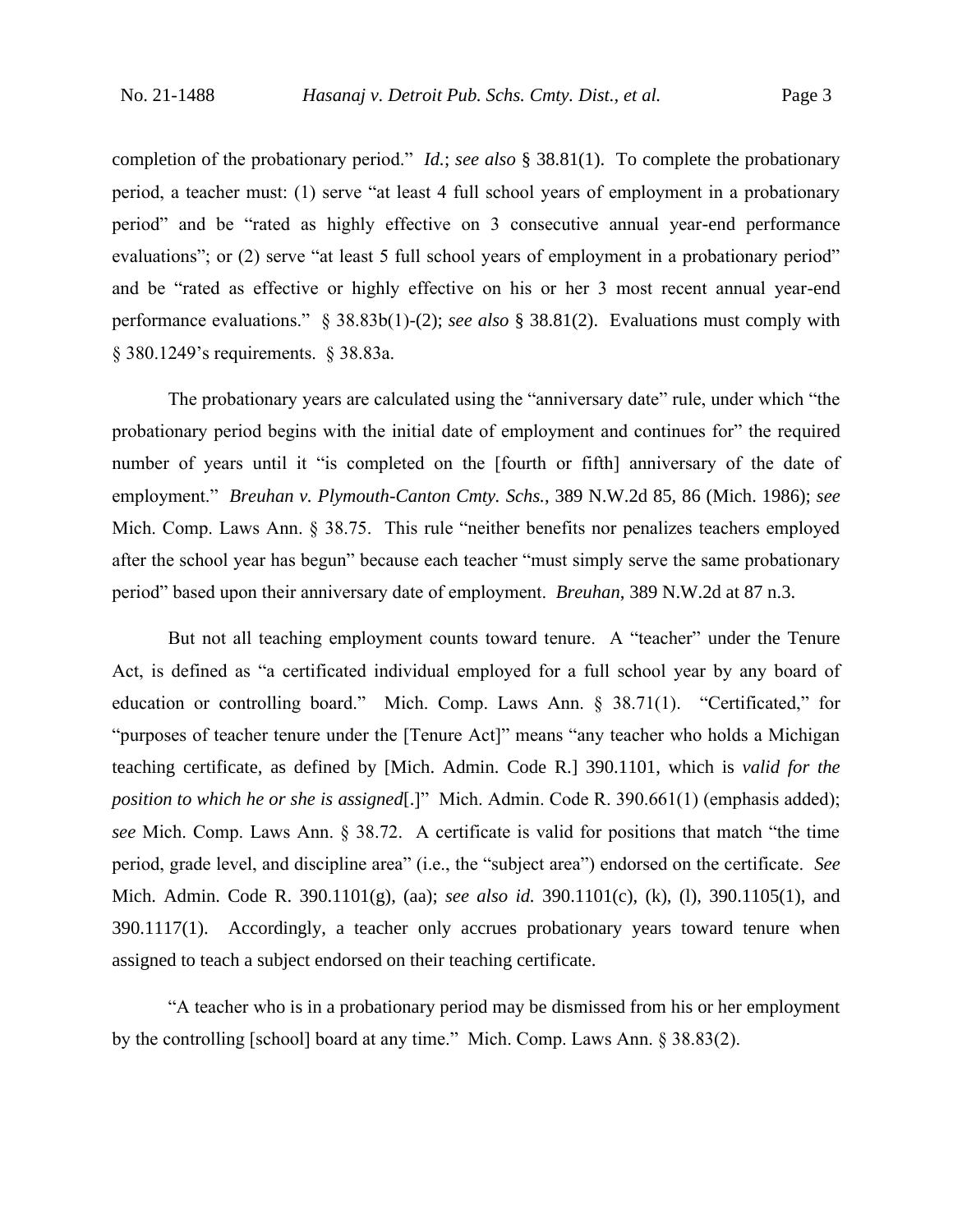After obtaining tenure, a teacher enjoys certain protections. For instance, a tenured teacher: may be discharged or demoted "only for a reason that is not arbitrary or capricious and only as provided in [the Tenure Act]," § 38.101(1); and may request that a school district review a performance evaluation, *see* § 380.1249(2)(l). And only a "teacher who has achieved continuing tenure status may appeal to the tenure commission any decision of a controlling board." § 38.121; *see also* § 38.104(1).

#### **B.**

*Performance Evaluations.* Michigan schools are required under § 380.1249, to evaluate "teachers" using an evaluation system that meets specified minimum requirements.**<sup>1</sup>** These evaluations are important because schools must use "the evaluations, at a minimum, to inform" certain employment decisions, including "[r]emoving ineffective *tenured and untenured teachers* and school administrators after they have had ample opportunities to improve, and ensuring that these decisions are made using rigorous standards and streamlined, transparent, and fair procedures." Mich. Comp. Laws Ann. § 380.1249(1)(d)(iv) (emphasis added).

Among the requirements in § 380.1249, teachers must receive "at least an annual yearend evaluation" using ratings of "highly effective, effective, minimally effective, or ineffective." § 380.1249(1)(c), (2)(a), (2)(g). Evaluations "must include classroom observations," § 380.1249(2)(e), "specific performance goals that will assist in improving effectiveness. . . , and any recommended training . . . that would assist the teacher in meeting these goals." § 380.1249(2)(c); *see also* § 38.83a. A teacher "who received a rating of minimally effective or

**<sup>1</sup>**For purposes of the teacher evaluation procedures in § 380.1249, a "teacher" is "an individual [1] who has a *valid Michigan teaching certificate* or authorization or who is engaged to teach under section 1233b; [2] who is employed, or contracted for, by a school district, intermediate school district, or public school academy; and [3] who is assigned . . . to deliver direct instruction to pupils in any of grades K to 12 as a teacher of record." Mich. Comp. Laws Ann. § 380.1249(8) (emphasis added). The regulations for the Revised School Code again supply the same definition for a "valid Michigan teaching certificate." *See* Mich. Admin. Code R. 390.1101(g), (aa). As such, Michigan's teacher evaluation requirements and procedures only apply to teachers assigned to teach a subject endorsed on their teaching certificate. *See generally* Mich. Comp. Laws Ann. §§ 380.1249, 38.83a.

The legislature made it clear that teachers may only teach certain subjects. Subject to exceptions not relevant here, a school district cannot permit a teacher to "teach in a grade or department of the school" for which the teacher "does not hold a valid teaching certificate," i.e., a certificate for the assigned grade and subject area. *See*  §§ 380.1233(1), 380.1233b(1)-(2) (providing exceptions). In fact, if a teacher is "not *appropriately placed* under a valid certificate" after the State notifies the school official, "the school official is guilty of a misdemeanor punishable by a fine of \$1,500.00 for each inciden<sup>[t]</sup>." § 388.1763(1), (6) (emphasis added).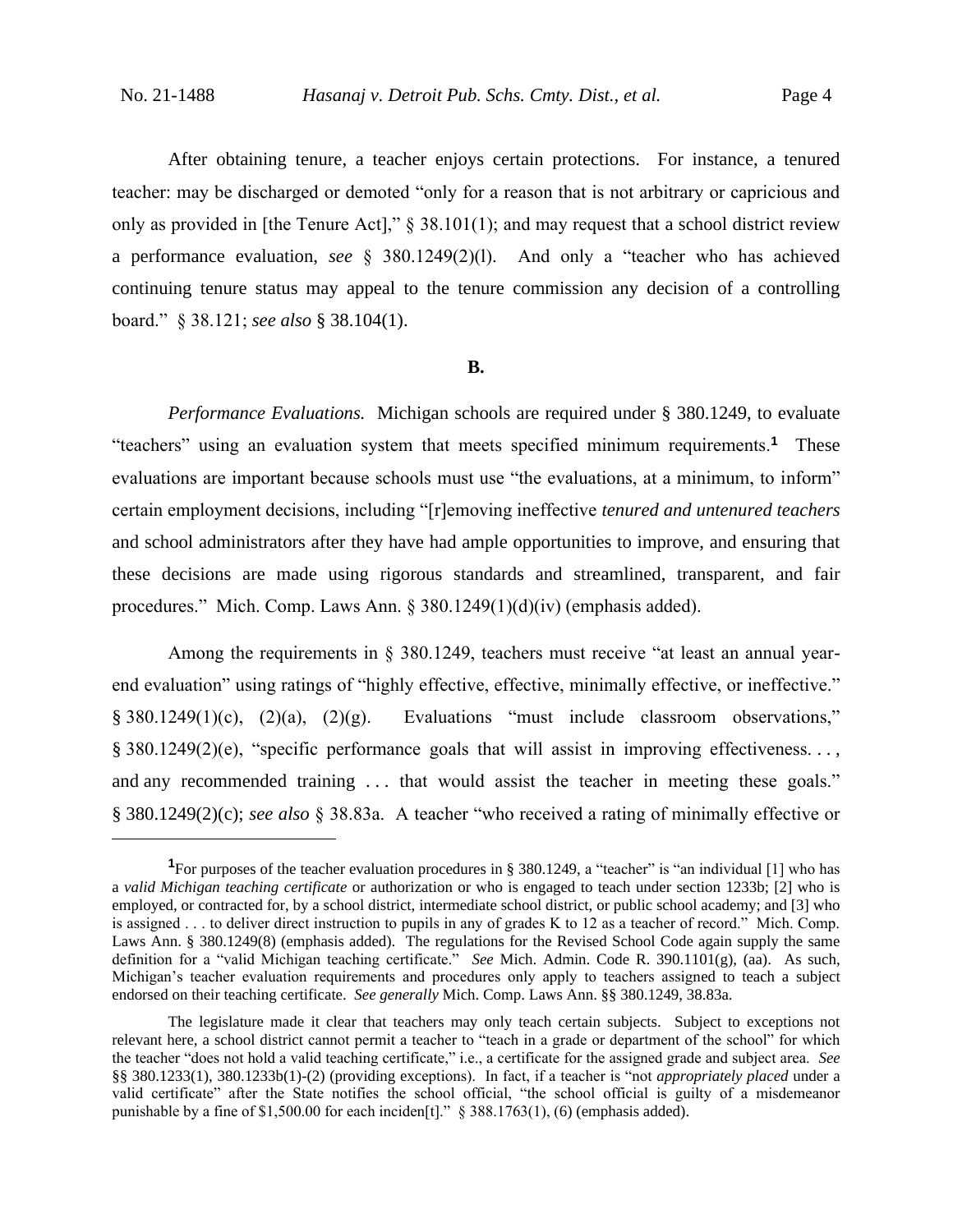ineffective in his or her most recent annual year-end evaluations" must receive a "midyear progress report" that includes "a written improvement plan" with "goals" and "training."  $§$  380.1249(2)(d)(iii).

"[I]f a teacher is rated as ineffective on 3 consecutive annual year-end evaluations," the school district "shall dismiss the teacher from his or her employment." § 380.1249(2)(j). That requirement, however, "does not affect the ability of a school district . . . to dismiss a teacher from his or her employment *regardless of whether* the teacher is rated as ineffective on 3 consecutive annual year-end evaluations." *Id.* (emphasis added); *see also* § 38.83(2).

## **II.**

#### **A.**

From 1998 to 2011, Hasanaj was employed as a substitute teacher at various high schools in the District. On October 10, 2006, Hasanaj obtained his standard teaching certificate from the State of Michigan, with subject endorsements for English and Bilingual in grades 6 to 12. He currently holds a valid professional teaching certificate (with the same endorsements), as well as a school administrator certificate for K-12 schools.

Each year in 2006 to 2011, Hasanaj was rated "good to excellent." Hasananj was rated "Minimally Effective," however, for the 2011–2012 school year.

Hasanaj became a "contract teacher" in 2011. At the end of each year, the District notified Hasanaj that he would be retained as a teacher for another year. According to Hasanaj, these notices are only sent to nontenured (probationary) teachers. After 2013, he alleges that the District stopped sending him a renewal notification. Going forward, Hasanaj claims "the parties acted with the understanding that [he] was a tenured teacher."

For the 2013–2014 school year, the District assigned Hasanaj to teach two classes within his certification area and four math classes outside his certification area. The assistant principal observed one of Hasanaj's classes in September 2013, assigning him ratings of "Minimally Effective" or "Effective." Hasanaj was later accused of misconduct and placed on administrative leave. When Hasanaj was exonerated and reinstated, he took medical leave under the Family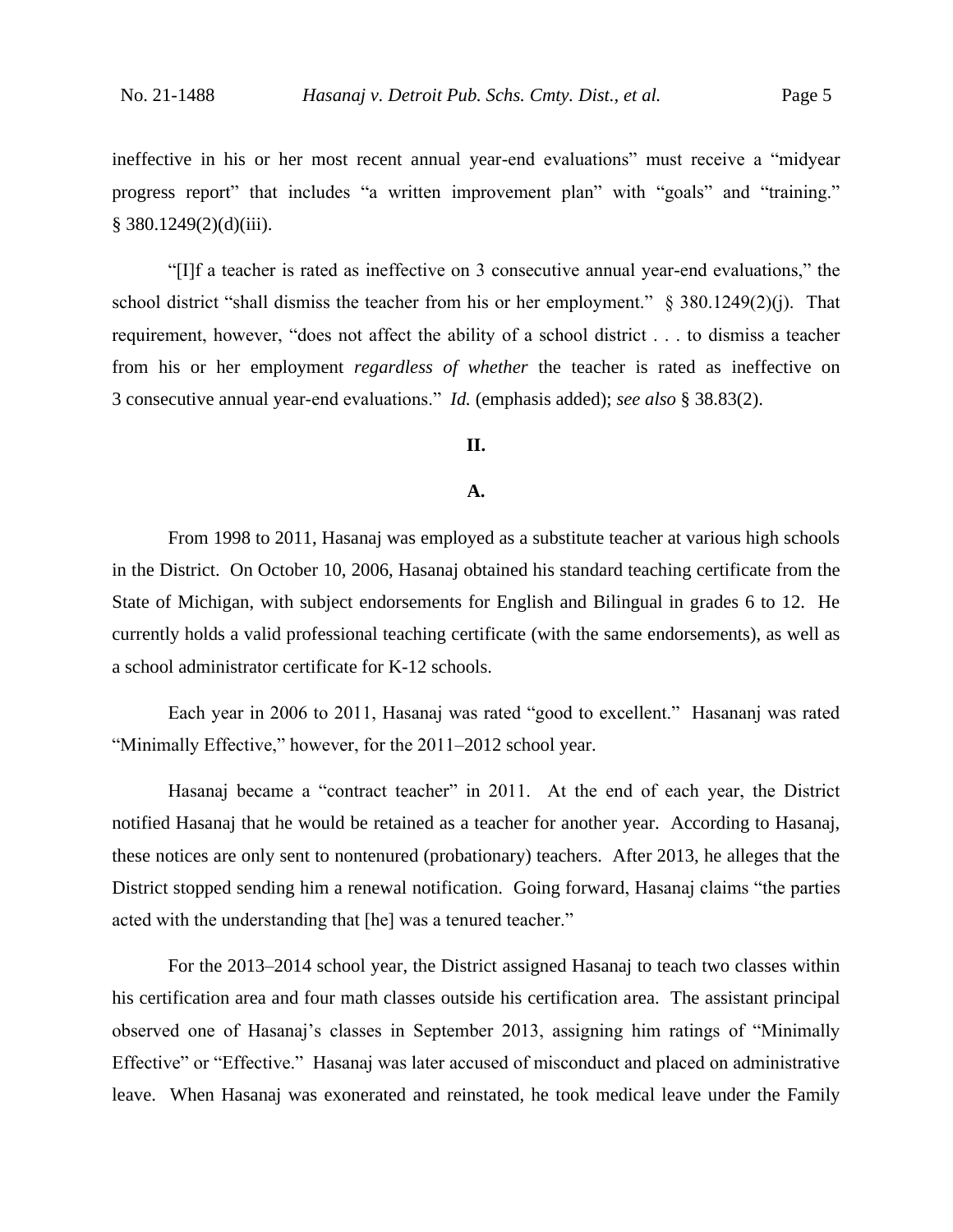Medical Leave Act (FMLA). The last day Hasanaj taught in the 2013–2014 school year was October 29, 2013.

Presumably while on FMLA leave, Hasanaj filed a complaint with the District's Office of Employee Relations in April 2014, alleging that the assistant principal spoke to him "daily" in a "demeaning and disrespectful manner in front of the students." Hasanaj requested to be transferred to a different school and placed in his area of certification. The District allegedly gave Principal Brenda Carethers the option to release Hasanaj to a different school. But Principal Carethers declined and told Hasanaj that she needed a "spare body." At the end of May 2014—while Hasanaj was still on long-term FMLA leave—the principal issued an "observation" evaluation, noting that Hasanaj "took a FMLA [*sic*] and has never returned even though he was scheduled to return to work."

In July 2014, Hasanaj received a letter from the District, rating him "Ineffective" for the 2013–2014 school year. He received the maximum possible points for attendance and discipline, but he received zero points for the "performance" component based on Principal Carethers' evaluation. Hasanaj unsuccessfully asked the District to rescind the evaluation.

For the 2014–2015 school year, Hasanaj taught sixth grade English at a different school. That year, he was rated "Ineffective."

As for the 2015–2016 school year, Hasanaj was transferred to another school. In the beginning, he taught science and physical education (P.E.), even though he was not certified to teach either subject. Principal Cindy Lang allegedly told Hasanaj to use "Google" to find his science lesson plans. Principal Lang prepared a mid-year evaluation but rescinded it after Hasanaj and his union steward complained that he was teaching outside his certification area for the evaluation period.

Hasanaj did not teach much longer. During his P.E. class, Hasanaj was injured when a ball hit his face in January 2016, and again less than a month later. He took medical leave under the FMLA and did not teach for the remainder of the 2015–2016 school year. At the end of the school year, Principal Lang submitted her evaluation of Hasanaj. Although Hasanaj was not trained to create lesson plans in P.E. and was not asked to create lesson plans, Lang's evaluation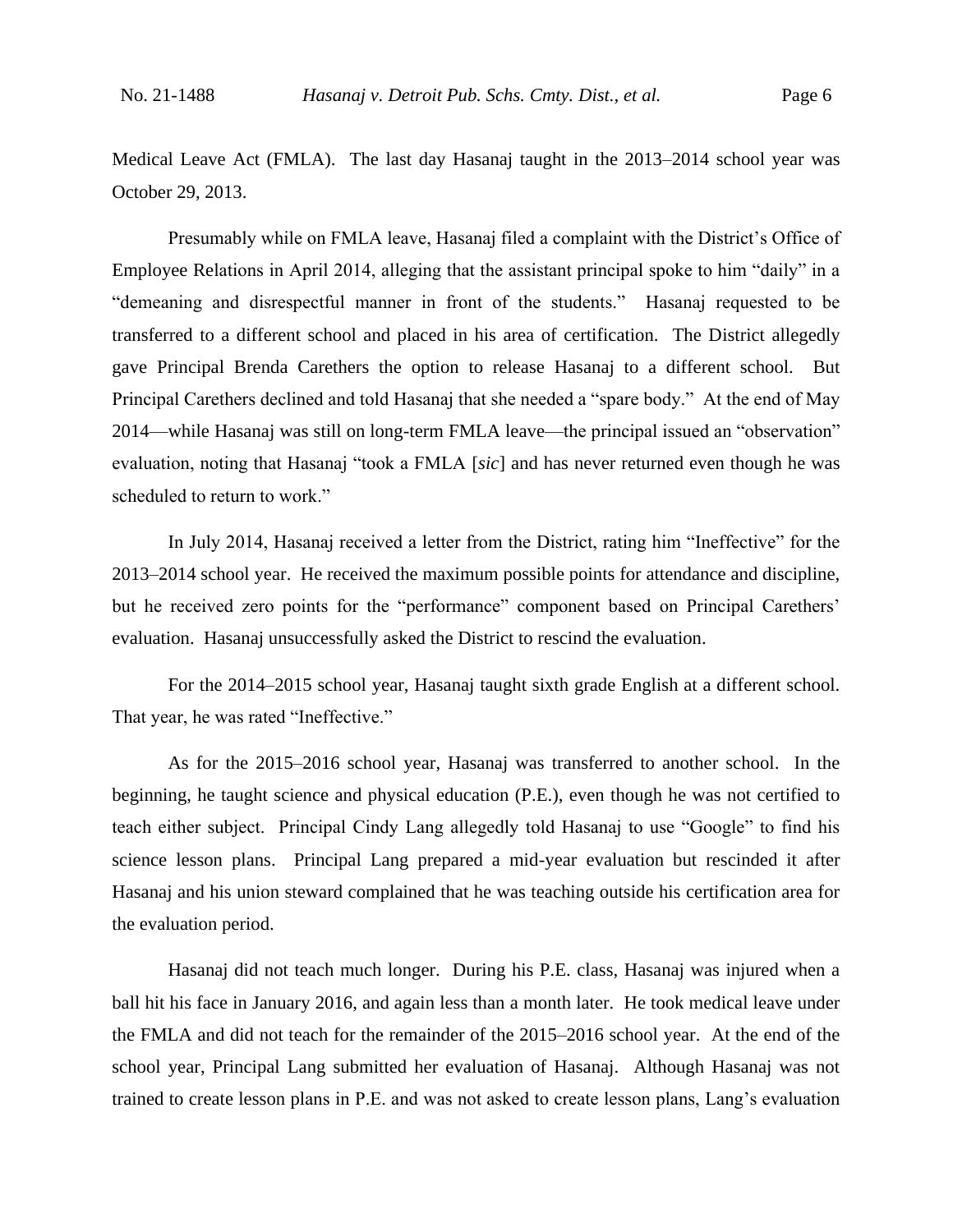cited the absence of lesson plans. Hasanaj was ultimately rated "Ineffective" for the 2015–2016 school year.

Lauri Washington, the executive director of the District's office of employee relations, compiled the materials related to Hasanaj's past three annual evaluations, reviewed the evaluations, and forwarded the file to the District's emergency manager, Steven Rhodes, for approval.

On September 16, 2016, Hasanaj received two letters from the District. The first letter, dated September 6, 2016, was a "Notification of Termination" based upon Mich. Comp. Laws Ann. § 380.1249(2)(j), requiring dismissal because Hasanaj had received "Ineffective" ratings on three consecutive annual evaluations. The letter summarized the allegations supporting each of the past three evaluations. That supposedly was the first time Hasanaj was notified of the allegations underlying his poor rating for 2015–2016. The second letter, dated September 12, 2016, informed Hasanaj of his right to appeal the District's decision to the Michigan State Tenure Commission (Tenure Commission).

Hasanaj alleges he has not obtained a teaching position after applying to ten to twelve school districts. At least one school district has treated Hasanaj's three consecutive "Ineffective" ratings as "an automatic disqualification."

## **B.**

*Administrative Proceedings.* Challenging his termination, Hasanaj filed a claim of appeal with the Tenure Commission in October 2016.<sup>2</sup> In the proceedings, "the parties stipulated that [Hasanaj] was a tenured teacher." The Tenure Commission explained, however, that tenure is a threshold requirement to invoke its subject-matter jurisdiction, *see* Mich. Comp. Laws Ann. § 38.121; *Lipka v. Brown City Cmty. Schs.*, 271 N.W.2d 771, 773 (Mich. 1978), and such matters "cannot be decided by stipulation."

**<sup>2</sup>**On a Rule 12(b)(6) motion to dismiss, the Tenure Commission's proceedings are "matters of which a court may take judicial notice" without converting the motion to one for summary judgment. *See Tellabs, Inc. v. Makor Issues & Rights, Ltd.*, 551 U.S. 308, 322 (2007); *see also United States v. Ferguson*, 681 F.3d 826, 834 (6th Cir. 2012) (adjudicatory proceedings related to "matters at issue" are subject to judicial notice under Fed. R. Evid. 201); *Gavitt v. Born*, 835 F.3d 623, 640 (6th Cir. 2016).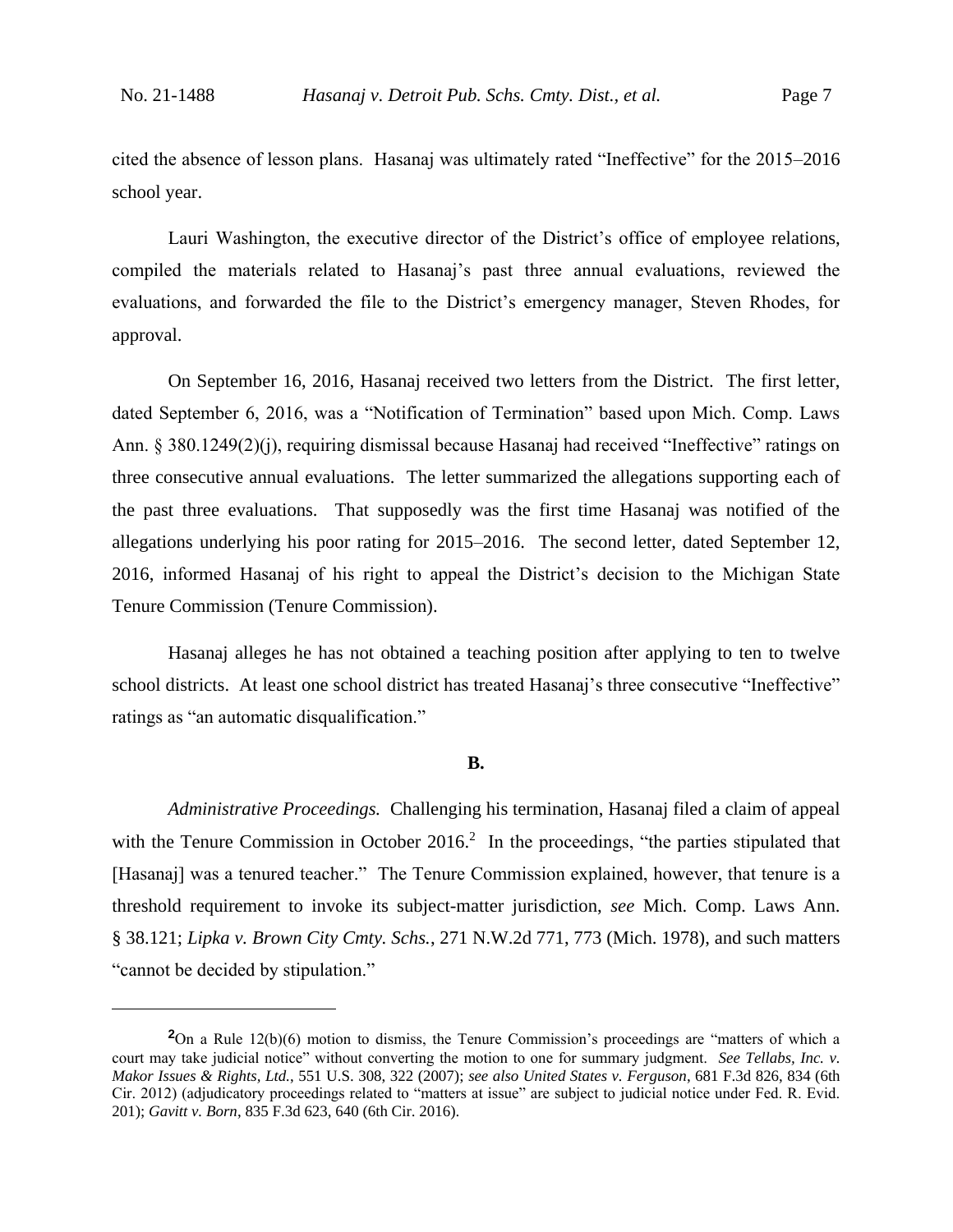In the end, the Tenure Commission concluded that Hasanaj did not achieve tenure because, after subtracting any leaves of absence between October 10, 2006 (when he obtained his certificate) and February 1, 2016 (his last day of teaching), Hasanaj did not teach in his certified subject for a total of at least four years. As a result, after more than two years of proceedings, the Tenure Commission dismissed the appeal for lack of jurisdiction on May 3, 2019.

## **C.**

*Federal Court Litigation*.In September 2019, Hasanaj filed this lawsuit in federal court, (R. 1) naming as defendants: the District; the executive director for the division of human resources; the deputy executive director for the office of employee relations; emergency manager Rhodes (in his individual and official capacities); Principal Carethers; and Principal Lang. Seeking recission of his poor teaching evaluations, reinstatement, and monetary damages, Hasanaj asserted four claims: (1) deprivation of procedural due process under the United States Constitution and 42 U.S.C. § 1983, as well as the Michigan Constitution; (2) wrongful termination under *Toussaint v. Blue Cross & Blue Shield of Michigan*, 292 N.W.2d 880 (Mich. 1980), and in violation of public policy under *Suchodolski v. Michigan Consolidated Gas Co.*, 316 N.W.2d 710 (Mich. 1982); (3) retaliation for exercising rights under the Family Medical Leave Act (FMLA), 29 U.S.C. § 2601 *et seq.*; and (4) violation of the Michigan Whistleblowers' Protection Act (WPA), Mich. Comp. Laws Ann. § 15.361 *et seq.*

Defendants moved to dismiss under Fed. R. Civ. P. 12(b)(6), with Rhodes moving separately. At the hearing, Hasanaj conceded that his WPA claim is barred by the statute of limitations. The district court granted defendants' motions in two orders. In the first order, the court dismissed some claims and ordered further briefing. In the second order, the court dismissed the remaining claims. This appeal followed.

#### **III**.

This court reviews de novo the dismissal of a claim under Fed. R. Civ. P. 12(b)(6). *Thompson v. Bank of Am., N.A.*, 773 F.3d 741, 750 (6th Cir. 2014). To avoid dismissal, Hasanaj's "complaint must contain sufficient factual matter, accepted as true, to state a claim to relief that is plausible on its face." *Ashcroft v. Iqbal*, 556 U.S. 662, 678 (2009) (quoting *Bell Atl.*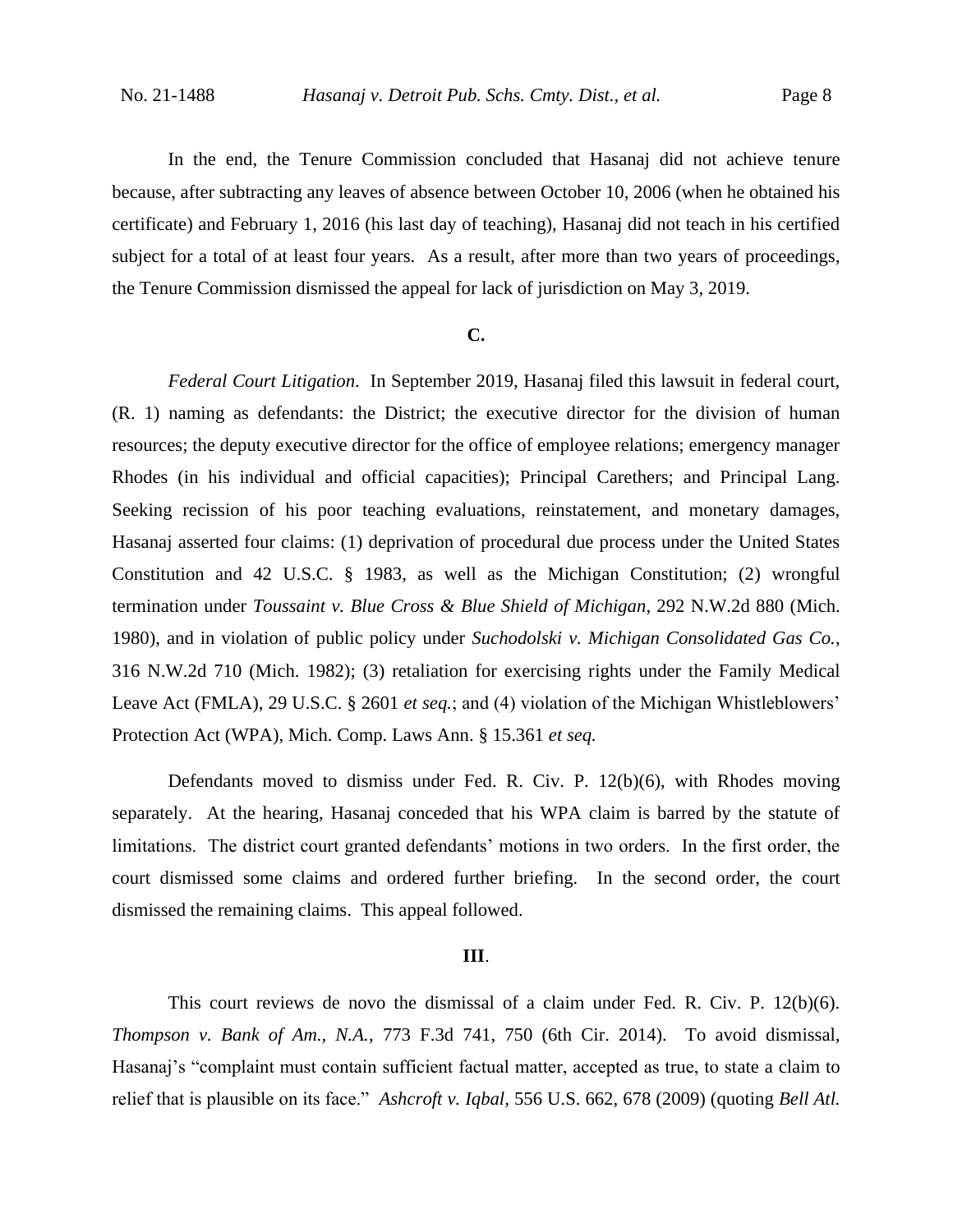*Corp. v. Twombly*, 550 U.S. 544, 570 (2007)). A claim becomes plausible "when the plaintiff pleads factual content that allows the court to draw the reasonable inference that the defendant is liable for the misconduct alleged." *Id.* at 678.

On appeal, Hasanaj challenges only the dismissal of his federal procedural due process, wrongful termination (*Toussaint*), and FMLA claims.

## **A.**

*Due Process*.The Due Process Clause of the Fourteenth Amendment forbids a State from depriving persons of "life, liberty, or property, without due process of law." U.S. CONST. amend. XIV § 1, cl. 3. For Hasanaj to state a procedural due process claim, he must allege: (1) he was deprived of a protected liberty or property interest; and (2) that the deprivation occurred without adequate procedural protections. *Ingraham v. Wright*, 430 U.S. 651, 672 (1977); *Crosby v. Univ. of Ky.*, 863 F.3d 545, 552 (6th Cir. 2017). Only the first prong is at issue here.

"Property interests are not created by the Constitution[;] 'they are created and their dimensions are defined by existing rules or understandings that stem from an independent source such as state law. . . .'" *Cleveland Bd. of Educ. v. Loudermill*, 470 U.S. 532, 538 (1985) (quoting *Bd. of Regents v. Roth*, 408 U.S. 564, 577 (1972)). "A property interest can be created by a state statute, a formal contract, or a contract implied from the circumstances." *Singfield v. Akron Metro. Hous. Auth.*, 389 F.3d 555, 565 (6th Cir. 2004) (citing *Perry v. Sindermann*, 408 U.S. 593, 602 (1972), among other cases). "Although the underlying substantive interest is created by 'an independent source such as state law,' *federal constitutional law* determines whether that interest rises to the level of a 'legitimate claim of entitlement' protected by the Due Process Clause." *Town of Castle Rock v. Gonzales*, 545 U.S. 748, 757 (2005) (citation omitted). To that end, "a property interest in a benefit" requires that a person have "more than a unilateral expectation of it. He must, instead, have a legitimate claim of entitlement to it." *Id.* at 756 (quoting *Roth*, 408 U.S. at 577 (1972)). "The hallmark of property . . . is an individual entitlement grounded in state law, which cannot be removed except 'for cause.'" *Logan v. Zimmerman Brush Co*., 455 U.S. 422, 430 (1982) (citation omitted; collecting examples)).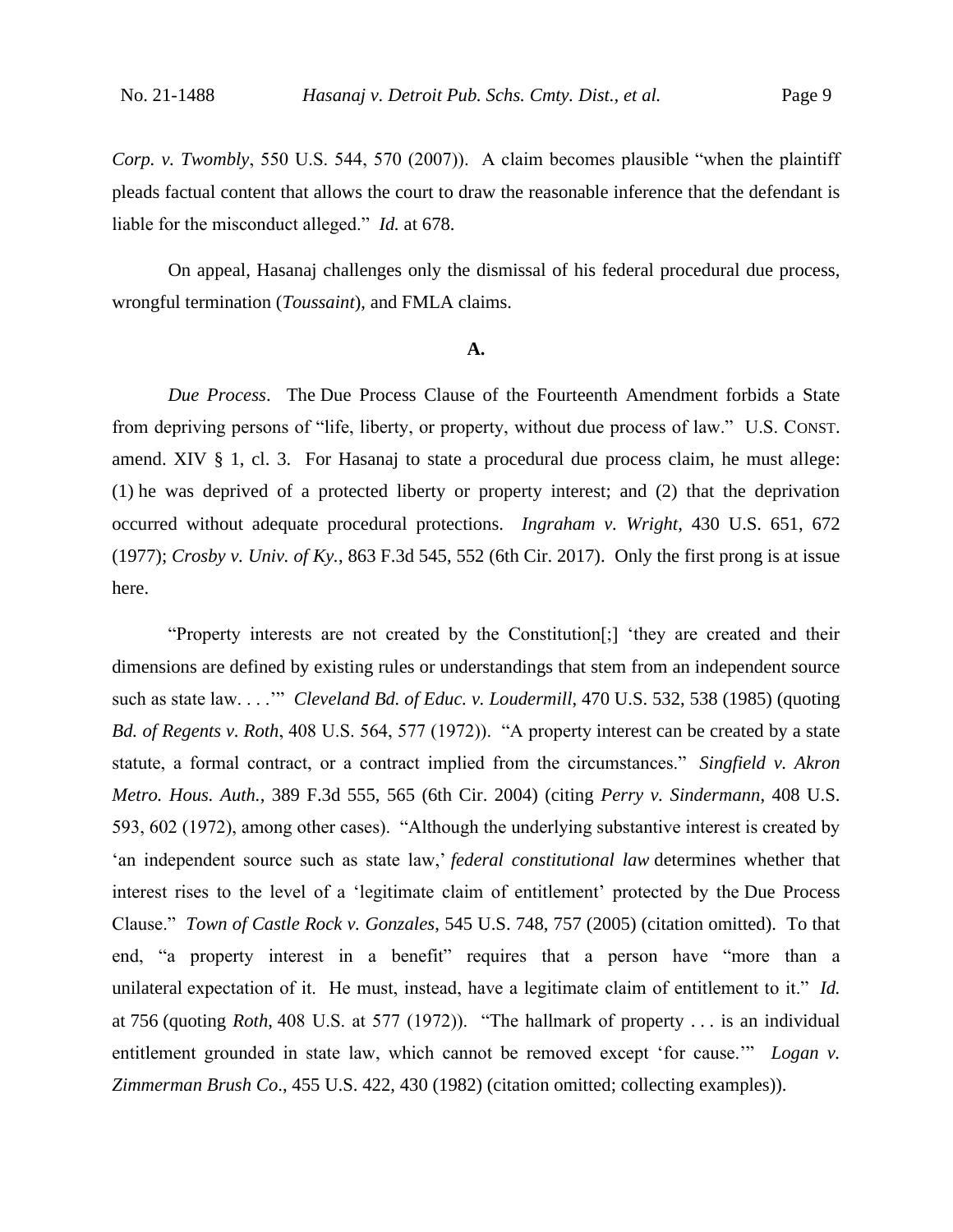Liberty interests include "the right of the individual to contract, to engage in any of the common occupations of life, to acquire useful knowledge, . . . and generally to enjoy those privileges long recognized . . . as essential to the orderly pursuit of happiness by free men." *Roth*, 408 U.S. at 572 (quoting *Meyer v. Nebraska*, 262 U.S. 390, 399 (1923)).

Hasanaj asserts a deprivation of four interests: (1) a property interest in his continued employment as a public teacher; (2) a property interest in the government complying with the teacher evaluation statute in order to terminate him under that statute; (3) a property interest in using his Michigan teaching certificate; and (4) a liberty interest in obtaining employment as a teacher in Michigan. Addressing each in turn, we conclude Hasanaj lacks a protected interest for purposes of his due process claim.**<sup>3</sup>**

**1.**

*Job Tenure.* Hasanaj had no protected property interest in his job because, as the Tenure Commission concluded, he did not satisfy Michigan's statutory tenure requirements.

Hasanaj claims otherwise, arguing that he had a property interest in "entitlement to continued employment" because he "legitimately relied" upon the "rules and understandings, promulgated and fostered by state officials," as well as the "policies and practices of the [District]." (*See* Appellant Br. 15-16, 45-50, and Reply Br. 5-6 (quoting *Perry*, 408 U.S. at 600-03)). It is true that government employees have a cognizable property interest in their job if they have tenure, are only removable for cause, or it can be legitimately implied that they have such status. *See Loudermill*, 470 U.S. at 538-39; *Crosby*, 863 F.3d at 552-53.

But Hasanaj overlooks a caveat that applies here: If a plaintiff is not entitled to tenure under a governing statute, he has no "legitimate claim" to job tenure regardless of the institution's policies and conduct. *See, e.g.*, *Perry*, 408 U.S. at 602 & n.7; *Ryan v. Aurora City Bd. of Educ.*, 540 F.2d 222, 227-28 (6th Cir. 1976), *cert. denied*, 429 U.S. 1041 (1977); *Edinger v. Bd. of Regents of Morehead State Univ.*, 906 F.2d 1136, 1138-40 (6th Cir. 1990); *see also* 

**<sup>3</sup>**Hasanaj does not challenge the dismissal of his due process claim under the Michigan Constitution. Even if he did, however, the due process provisions of the Michigan and United States Constitutions "are often interpreted coextensively." *AFT Mich. v. State*, 866 N.W.2d 782, 809 (Mich. 2015); *see also Glover v. Parole Bd.*, 596 N.W.2d 598, 604 & n.16 (Mich. 1999).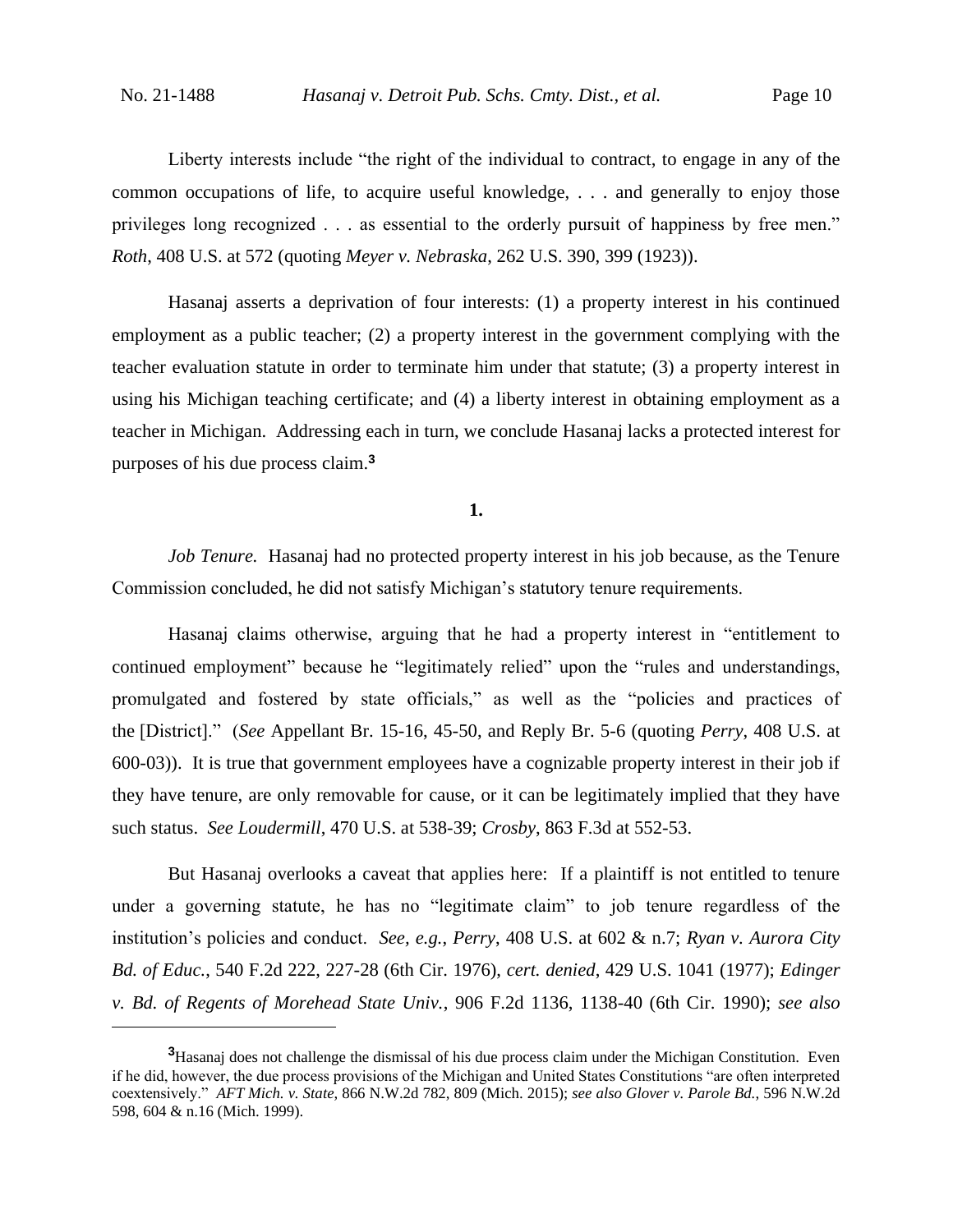*Yashon v. Gregory*, 737 F.2d 547, 554 (6th Cir. 1984) (collecting cases from other circuits). This follows from the basic hierarchy of substantive law (e.g., Constitution, statutes, regulations, common law). "One whose rights, such as they are, are subject to state restriction, cannot remove them from the power of the State by making a contract about them. The contract will carry with it the infirmity of the subject matter." *Keystone Bituminous Coal Ass'n v. DeBenedictis*, 480 U.S. 470, 504 (1987) (citation omitted). Whether the contract is express or implied, Michigan adheres to that fundamental principle. *See, e.g.*, *Detroit v. Amalgamated Ass'n of St. E. R. & M. C. Emps.*, 51 N.W.2d 228, 235 (Mich. 1952) ("To the extent that terms and conditions of public employment are governed by statute or charter, they are not subject to modification by contract . . . ." (citation omitted)); *Thorin v. Bloomfield Hills Bd. of Educ.*, 513 N.W.2d 230, 235 (Mich. Ct. App. 1994) ("[A] public employee cannot claim an implied contract where it violates the controlling body's statutory authority."); *accord Housey v. Macomb Cnty.*, 534 F. App'x 316, 324 (6th Cir. 2013).

Hasanaj does not allege that, contrary to the Tenure Commission's conclusion, he satisfied Michigan's statutory requirements to acquire tenure. Rather, he maintains that *Perry*  and *Soni v. Board of Trustees*, 513 F.2d 347 (6th Cir. 1975), control the outcome here. He is mistaken.

*Perry* is inapposite as it involved a college with "no explicit tenure system." 408 U.S. at 602. In that context, the Court held that the college professor whose one-year contract was not renewed "must be given an opportunity to prove the legitimacy of his claim" to "*de facto*" job tenure "in light of 'the policies and practices of the institution.'" *Id.* at 594, 600, 603 (citation omitted). That was because the professor had been employed at various schools in the state college system for ten years and claimed that he had "legitimately relied upon" both "the college's official Faculty Guide" and the state college system's guidelines, which seemed to confer "some form of job tenure" on a professor in his situation. *Id.* at 594, 600. But *Perry*  noted, however, "We do not now hold that the respondent has any such legitimate claim of entitlement to job tenure. . . . *If it is the law of Texas* that a teacher in the respondent's position has no contractual or other claim to job tenure, the respondent's claim would be defeated." *Id.* at 605 n.7 (emphasis added).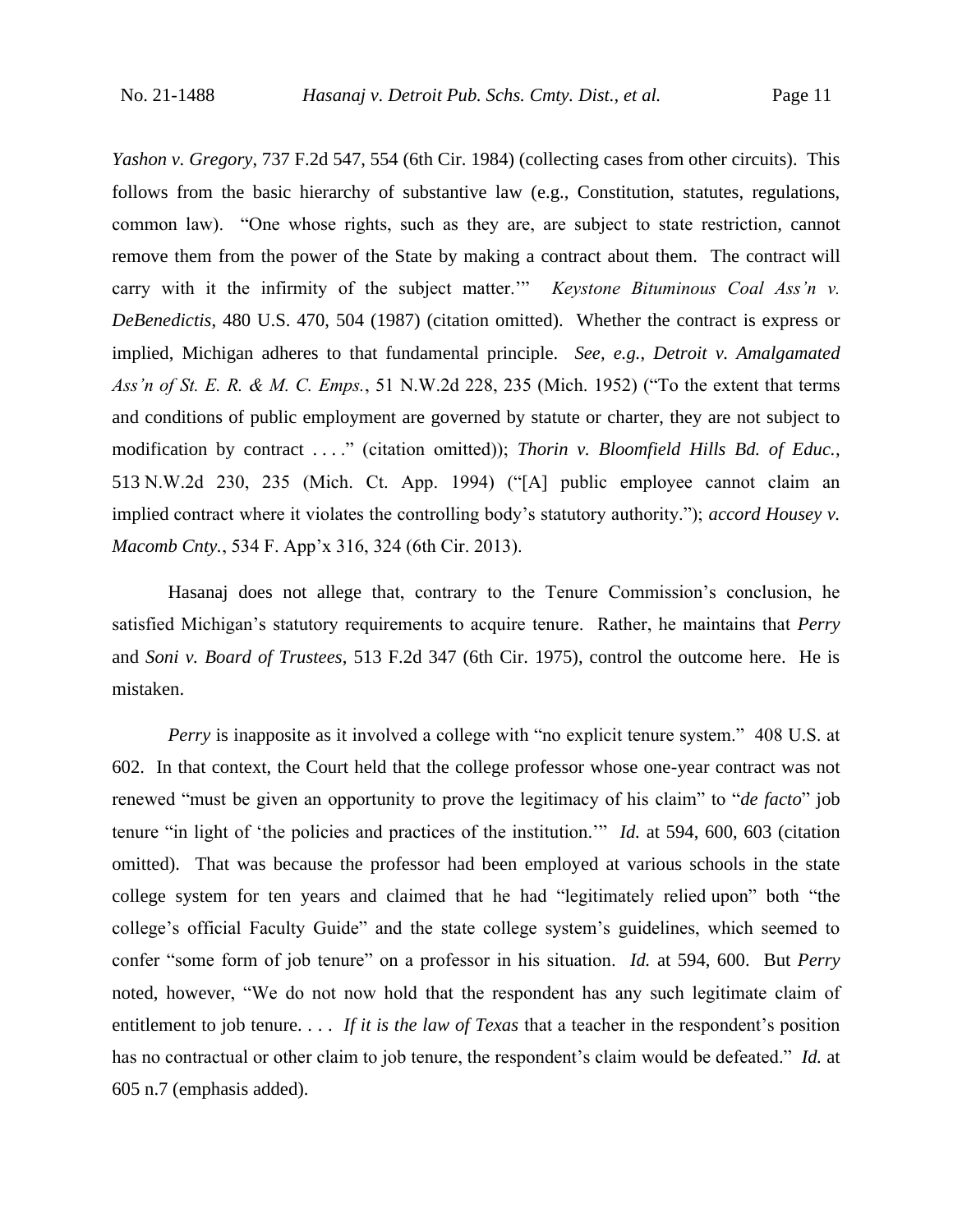This case is also far afield from *Soni v. Board of Trustees*. There, this court applied *Perry* to conclude that a university professor was entitled to a due process hearing when his term contract was not renewed for the next year because, in numerous ways, the university "objectively acted toward plaintiff in such a manner as to reasonably lead him to believe" that he had "a relative degree of permanency." 513 F.2d at 348, 350-51 (citation omitted). The tenured faculty had met and concluded that because the professor was not a United States citizen, he "could not be appointed formally to a permanent position in view of a University regulation and a state law, T.C.A. § 49-1303." *Id.* at 349. The Tennessee statute dictated "that although aliens could be appointed to temporary positions at the University, they could not receive permanent appointments." *Id*. The professor was then informed in writing: "It was recommended that you be appointed an associate professor without tenure . . . . The question of recommending tenure will be considered by a similar departmental group at the time you become a citizen of the United States." *Id.* The acting department head also told Professor Soni "that state law prohibited a grant of tenure to aliens, but he also gave assurances that the meeting in fact had been favorable, that the faculty wanted Dr. Soni to stay at the University, and that Dr. Soni's prospects with the University were good." *Id.* at 350. He was nevertheless "told that he would be treated like any other tenured professor." *Id*. Indeed, the professor "participate[d] in the University retirement program," which was "restricted at that time to 'permanent type personnel,'" and he attended department meetings and "voted on tenure for other teachers." *Id*. A year after becoming a United States citizen, Professor Soni was terminated without a hearing "because his performance . . . had 'not been of the quality we expect of our tenured staff.'" *Id.* 

*Soni* reasoned that, "despite Dr. Soni's awareness of the disqualifying statute," he had "a cognizable property interest in the form of a reasonable expectation of future and continued employment." *Id.* (footnote and citation omitted). Nor was his expectation eliminated by the letter explicitly stating that his "position was one without tenure." *Id.* at 351. And although the *university* "had a well-established tenure system," that did not negate Professor Soni's "reasonable expectation of continued employment." *Id*. Because *Perry* did not foreclose the possibility of such an expectation "in the context of a [university's] formal tenure system," *Soni*  declared that "[t]he existence of such a system is but one factor for the trial court to consider in analyzing the due process claim of a formally nontenured professor." *Id*.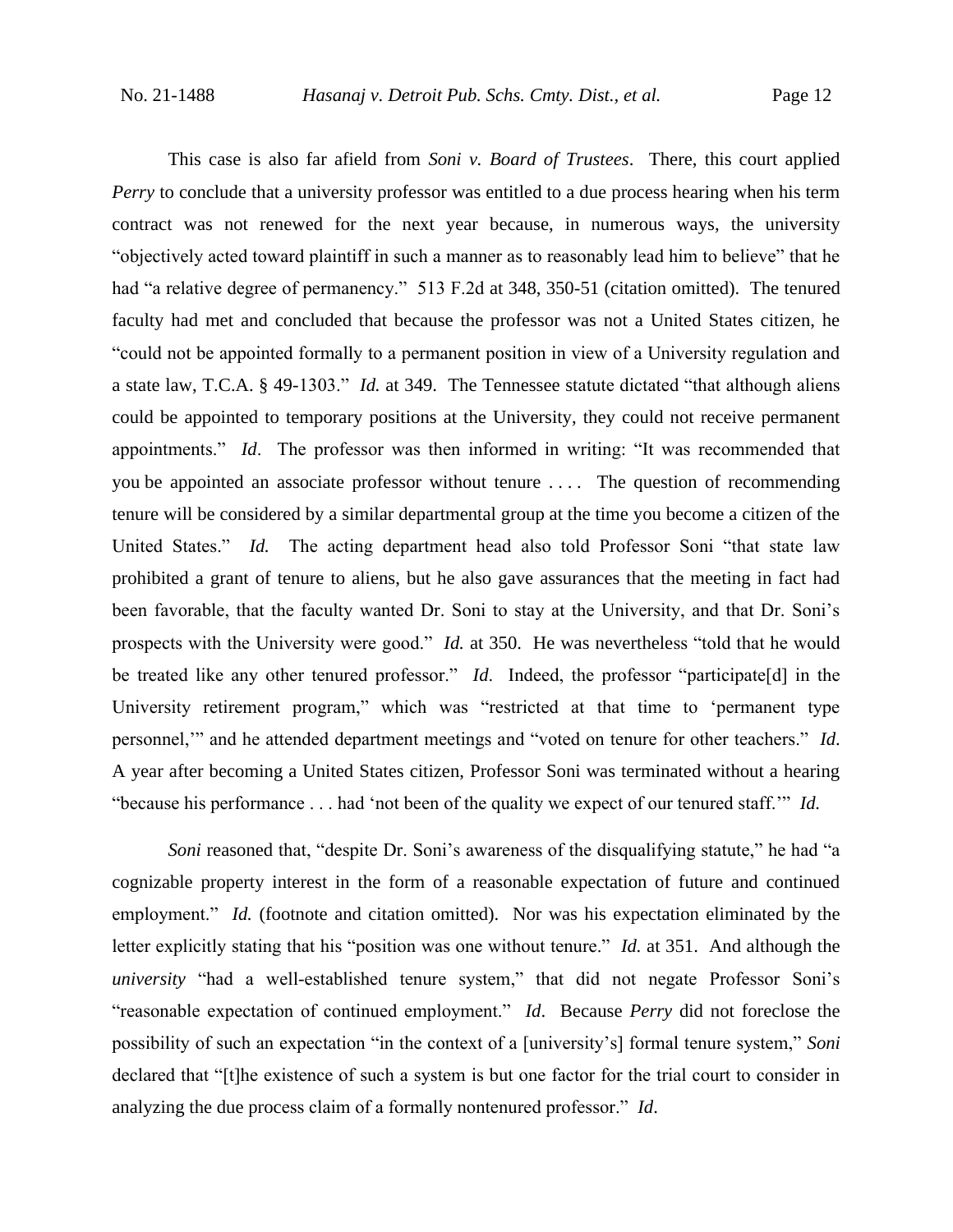As with *Perry*, *Soni*'s distinguishing feature is that *state law* did not preclude the professor from claiming job tenure. The statute barring tenure for aliens was no longer an obstacle for Professor Soni by the time he was terminated. At that point, he was a United States citizen. *Id.* at 350.

In contrast, Hasanaj's claim to a property interest in job tenure is refuted by *Ryan v. Aurora City Board of Education*, 540 F.2d 222 (6th Cir. 1976), and *Edinger v. Board of Regents of Morehead State University*, 906 F.2d 1136 (6th Cir. 1990). As in this case, *Ryan* and *Edinger* involved statutory tenure rules that precluded any property interest in continued employment.

*Ryan* held that four public school teachers who were "non-tenured under state law" did "not have a 'legitimate claim of entitlement' to continued employment" under *Roth* and *Perry.*  540 F.2d at 223. Under Ohio law, a so-called "continuing contract" was the equivalent of "tenure." *Id*. at 224. To obtain a continuing contract, a teacher needed to meet "eligibility requirements (e.g., years of service, appropriate teaching certification)" followed by action by the board to "offer continued employment" or the board's failure to act on the superintendent's recommendation. *Id.* (referencing O.R.C. § 3319.11). But a "teacher employed under a limited contract, and *not eligible to be considered for a continuing contract*," could "acquire a right of reemployment *on a limited contract only if* the Board fails to send written notice by April 30 (without reasons) of its decision not to renew the teacher's limited contract." *Id.* at 224-25 (emphasis added). The school board in *Ryan* held a meeting, during which they voted not to renew plaintiffs' limited contracts, and then informed each plaintiff (without stating a reason) that the board intended "not to re-employ" them when their contracts expired. *Id.* at 223-24.

Despite the state tenure statutes, the plaintiffs in *Ryan* argued that the board's regulations in a policy manual contained an "implied promise" that "limited-contract teachers would be renewed unless there are valid reasons for nonrenewal, thereby creating a 'property' interest in continued employment." *Id.* at 225.<sup>4</sup> The court recognized that "[a] non-tenured teacher may

**<sup>4</sup>**The board's regulations in *Ryan*: (1) stated the April 30 notice requirement, consistent with the statute; (2) required "at least one conference and one classroom visit each year with teacher personnel" and, "[i]f a person's work is unsatisfactory, specific suggestions for improvement . . . made in the conference report"; and (3) required subsequent written reports to "confirm progress made and provide a basis for reappointment." 540 F.2d at 225 (emphasis omitted).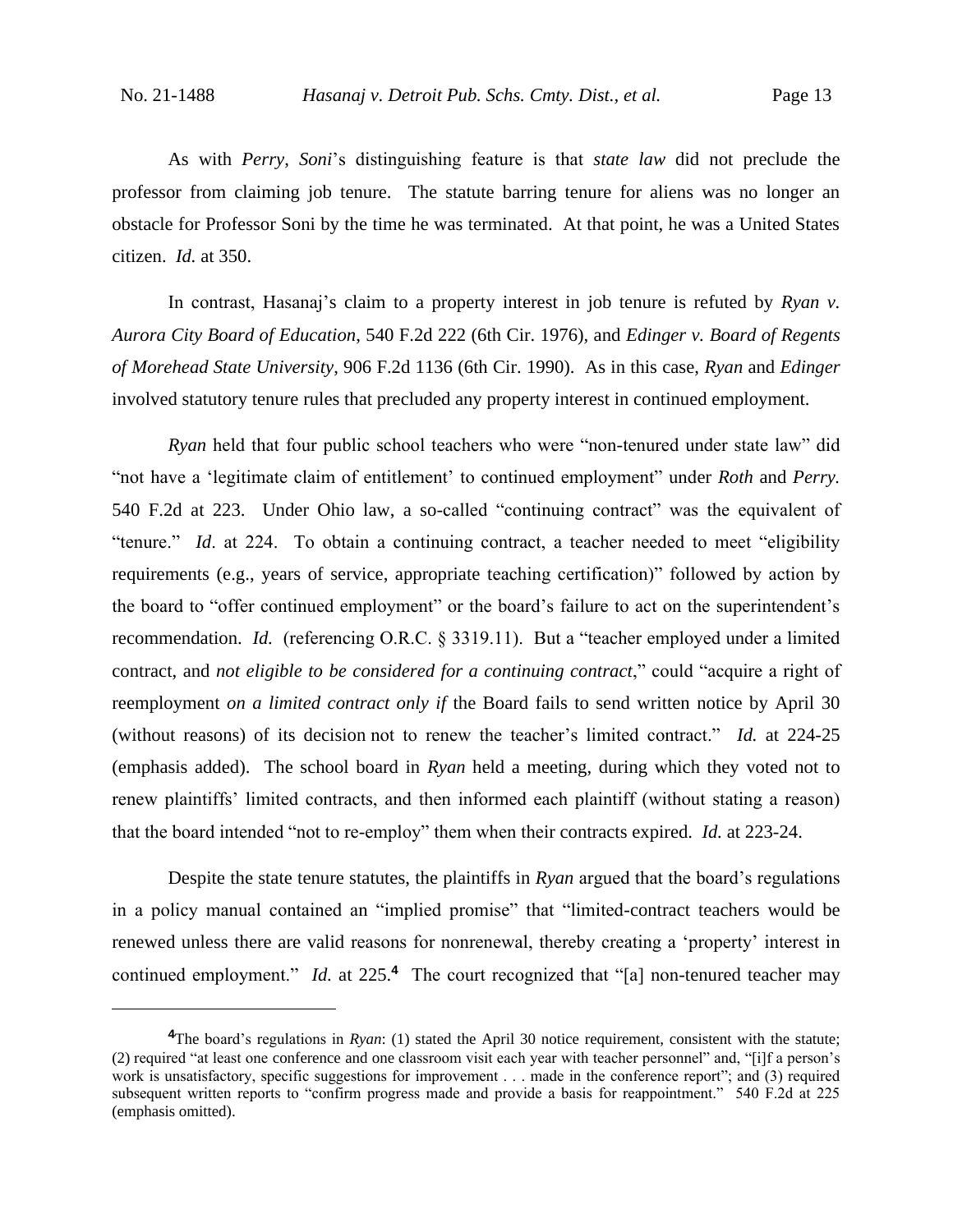acquire an 'expectancy' of continued employment where 'the policies and practices of the institution' rise to the level of implied tenure." *Id.* at 227 (quoting *Perry*, 408 U.S. at 603).

But *Ryan* rejected plaintiffs' theory, holding that "a non-tenured teacher has no 'expectancy' of continued employment, whatever may be the policies of the institution, where there exists *a statutory tenure system*." *Id.* (emphasis added). Because "property interests are created by state law and not the Constitution," *Ryan* explains that if "the State limits the guarantee to only tenured teachers, [that] necessarily negatives any property interest." *Id*. Accordingly, *Ryan* concluded that "[t]he fact that Ohio already has an explicit tenure policy obviates the need, which existed in [*Perry*], to supply one by implication." *Id.* at 228. In concluding its analysis, *Ryan* rejected plaintiffs' reliance on *Soni* in one sentence: "*Soni* has no application in the present case; it involved a factual situation distinctly different from the facts of the case at bar." *Id.* at 228. As explained, we know precisely why *Soni* is distinguishable.

*Edinger* also rejected a professor's claim to *de facto* tenure in light of statutory tenure requirements. 906 F.2d at 1138-40. Under a Kentucky statute in that case, this court explained that "formal tenure can only be granted by recommendation of a university's president and the affirmative votes of a majority of its board of regents." *Id.* at 1138-39. There was "no evidence that the Board of Regents ever formally voted to ratify [a] tenure contract" for the professor. *Id.*  at 1139; *see also id.* at 1138. Yet the professor argued that he believed he had completed the university's five-year probationary period and then received a contract marked "tenured," which he claimed "led him to believe he had obtained tenure." *Id.* at 1137-38.

*Edinger* concluded, however, that the professor's contract did not override: (1) "the statutory requirement that the majority of the Board approve any grant of tenure"; (2) the provision in the "contract expressly stat[ing] that the grant of tenure was 'subject to approval by the Board of Regents'"; and (3) the fact that the university "clarified in writing" that the "tenured" notation on his contract was an error because the Board had not formally voted to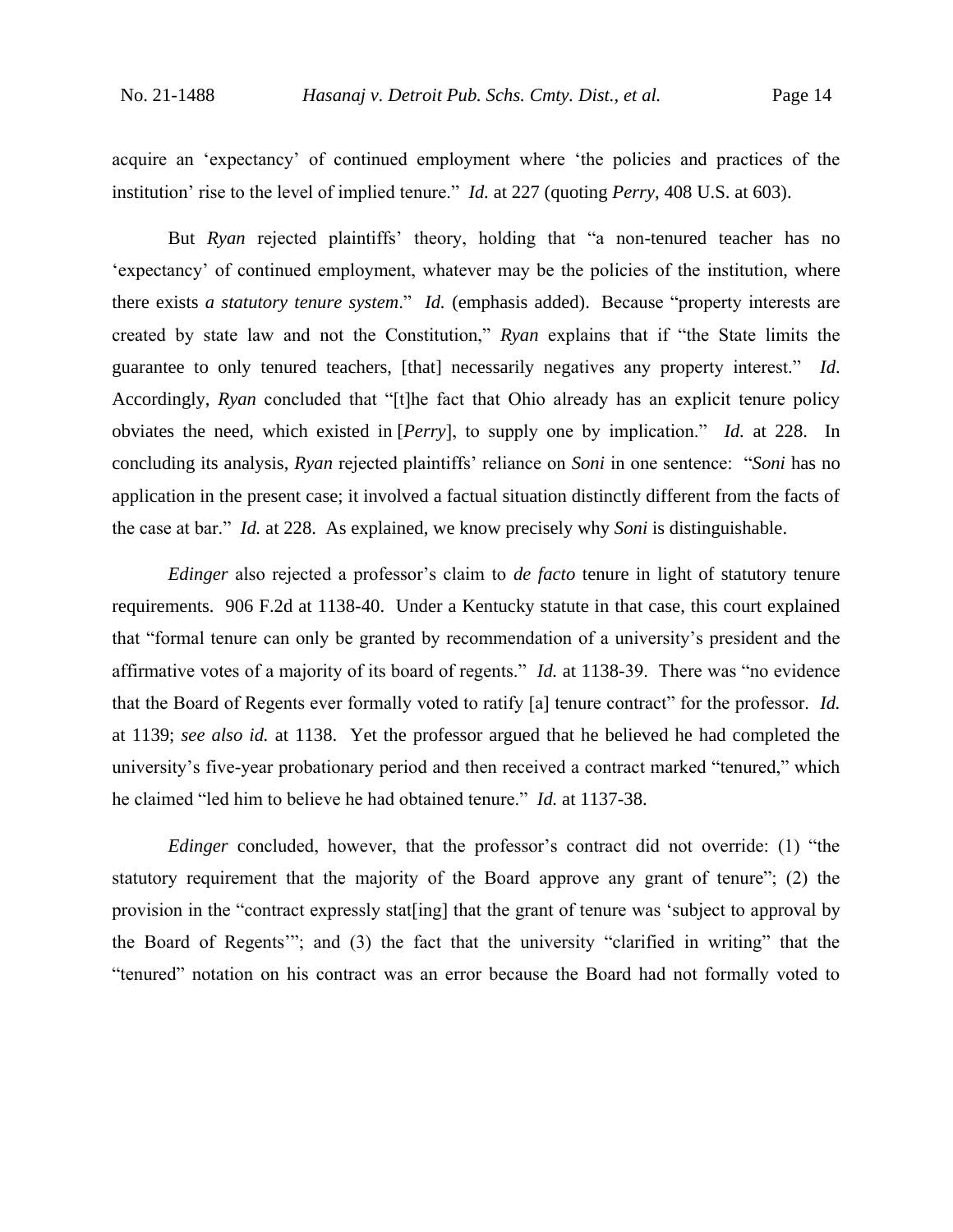grant him that status. *Id.* at 1139, 1141. *Edinger* accordingly held that the professor did not have "an objectively reasonable expectation of continued employment." *Id.* at 1139-40.**<sup>5</sup>**

The same holds true here. Because Hasanaj has not alleged that he satisfied the statutory probation requirements to acquire tenure, he was an at-will employee and thus lacked a protected property interest in his job. *Bishop v. Wood*, 426 U.S. 341, 345-47 (1976); Mich. Comp. Laws Ann. §§ 38.83(2), 38.91(1); *supra* Section I.A. A contract or a tacit understanding cannot override those statutory requirements. *See, e.g.*, *Amalgamated Ass'n*, 51 N.W.2d at 235; *Thorin*, 513 N.W.2d at 235; *see also DeBenedictis*, 480 U.S. at 504. Therefore, it is irrelevant that Hasanaj stopped receiving contract renewal notices, that the three-strikes provision was invoked as the basis for firing him, that he was notified that he could appeal to the Tenure Commission (a right reserved for tenured teachers), and that the parties stipulated before the Tenure Commission that Hasanaj obtained tenure.

**2.**

*Compliance with State Law.* Hasanaj also lacks a protected property interest in the "expectation" that the District was required to follow the teacher evaluation statute, Mich. Comp. Laws Ann. § 380.1249, in order to fire him under § 380.1249(2)(j). State law procedures that relate to property rights are not property rights.

"'Property' cannot be defined by the procedures provided for its deprivation any more than can life or liberty." *Loudermill*, 470 U.S. at 541; *see also Olim v. Wakinekona*, 461 U.S. 238, 250 (1983) ("Process is not an end in itself. Its constitutional purpose is to protect a substantive interest to which the individual has a legitimate claim of entitlement."); *Richardson* 

**<sup>5</sup>**To Hasanaj's credit, our cases have not been a model of clarity. Rather than cite *Ryan*'s holding, *Edinger*  cited a slightly different rule from the Ninth Circuit: "[T]he existence of a formal code governing the granting of tenure precludes a reasonable expectation of continued employment absent extraordinary circumstances." *Edinger*, 906 F.2d at 1140 (quoting *Haimowitz v. Univ. of Nev.*, 579 F.2d 526, 528 (9th Cir. 1978)).But *Ryan* is binding because it came before *Edinger*. *See Wright v. Spaulding*, 939 F.3d 695, 700 (6th Cir. 2019); *Darrah v. City of Oak Park*, 255 F.3d 301, 309-10 (6th Cir. 2001). Later, in *Roberts v. Ward*, this court stated: "*Edinger* also states that even if a tenure system exists, where the circumstances surrounding the employment relationship 'lead the [nontenured] employee to reasonably believe his employment is permanent, such actions may create a protected property interest in continued employment.'" 468 F.3d 963, 970 (6th Cir. 2006) (cleaned up) (quoting *Edinger*, 540 F.2d at 1140). But *Edinger* was discussing *Soni*, and the only "tenure system" in *Soni* was the university's. At the time the professor was terminated, he satisfied the only statute mentioned in *Soni*. 513 F.2d at 350.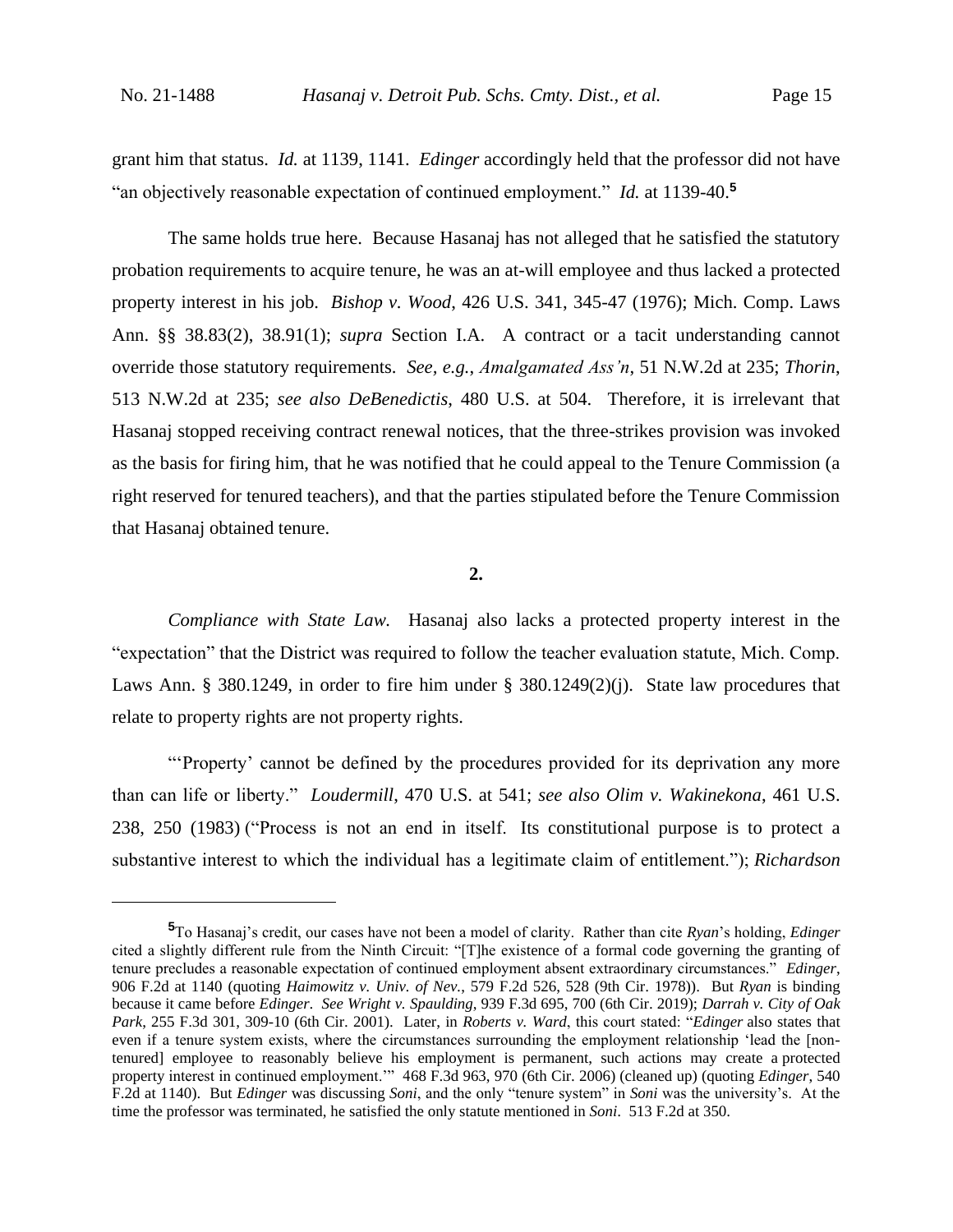*v. Twp. of Brady*, 218 F.3d 508, 517-18 (6th Cir. 2000) (holding that a plaintiff "can have no protected property interest in the procedure itself"); *accord United of Omaha Life Ins. Co. v. Solomon*, 960 F.2d 31, 34 (6th Cir. 1992). Indeed, *Ryan* held that the board's violation of its regulations, which required a statement of reasons for dismissal, did not trigger constitutional scrutiny. 540 F.2d at 228-29.

Hasanaj's argument is more tenuous because the Michigan teacher evaluation procedures that he alleges were violated do not even govern the termination decision itself. The fact remains he had no "protected entitlement" in the District exercising its "discretion" to fire him. *See Gonzales*, 545 U.S. at 756; *see also Richardson*, 218 F.3d at 517-18. That does not change merely because Hasanaj alleges a violation of some underlying state-law procedures. "The basic principle of at-will employment is that an employee may be terminated for a good reason, bad reason, or no reason at all." *Engquist v. Or. Dep't of Agric.*, 553 U.S. 591, 606 (2008) (cleaned up). The Supreme Court has "never held that it is a violation of the Constitution for a government employer to discharge an employee based on substantively incorrect information," and that is true "even if the reasons for the dismissal are alleged to be mistaken or unreasonable." *Id.* (citations omitted).

Without a property interest in his job, Hasanaj lacked any protected interest in governmental compliance with related state-law procedures. *See Bishop*, 426 U.S. at 349-50; *see also Gonzales*, 545 U.S. at 771-72 (Souter, J., concurring).

Hasanaj laments that if he cannot proceed on his due process claim in federal court, then Michigan teachers will have "no forum" in which to enforce the teacher evaluation system or the Tenure Act.<sup>6</sup> Even if true, that does not transform a violation of state law into a matter of constitutional magnitude. *See Gonzales*, 545 U.S. at 767 & n.13; *see also Paul v. Davis*, 424 U.S. 693, 700 (1976).Absent a protected interest in continued employment, "[r]eview of actions of school authorities under the Teachers' Tenure Law of Michigan is the prerogative of the courts of that State and not of the federal judiciary." *Ryan*, 540 F.2d at 227 (quoting

**<sup>6</sup>***But see Summer v. Southfield Bd. of Educ.* (*Summer I*), 874 N.W.2d 150, 153, 162 (Mich. Ct. App. 2015); *see also Summer v. Southfield Bd. of Educ.* (*Summer II*), 919 N.W.2d 641, 654 & n.4 (Mich. Ct. App. 2018).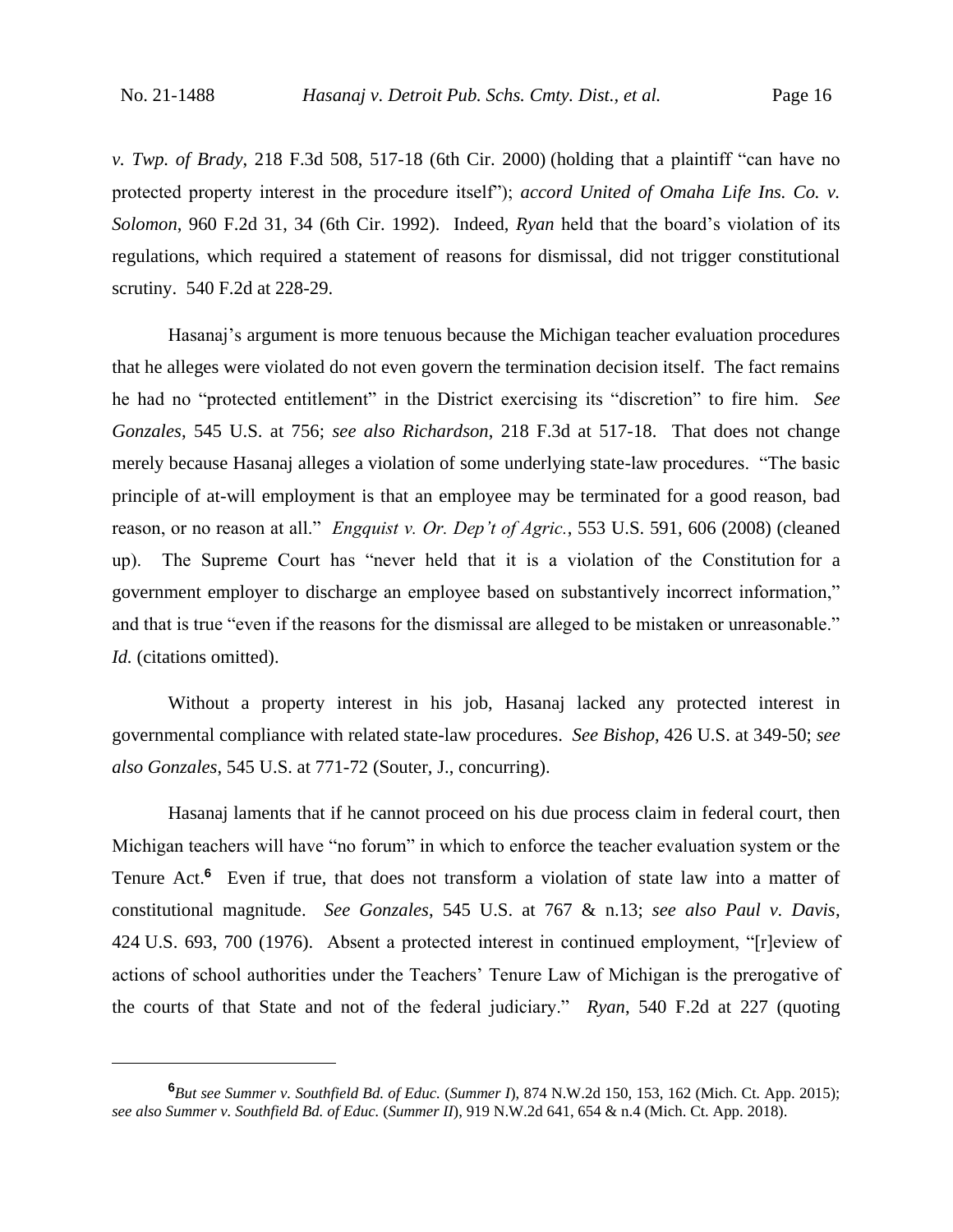*Manchester v. Lewis*, 507 F.2d 289, 291 (6th Cir. 1974)); *see also Morse v. Wozniak*, 565 F.2d 959, 960 (6th Cir. 1977).

**3.**

*Teaching Certificate.* Hasanaj fares no better in claiming a deprivation of a property interest in his Michigan teaching certificate. He argues that by assigning him three consecutive ineffective ratings (conducted in violation of Mich. Comp. Laws Ann. § 380.1249) and then terminating his employment (as required by  $\S$  380.1249(2)(j)), defendants rendered his license "valueless" because a dozen school districts have refused to hire him.

Of course, individuals may claim a protected property interest in state-issued licenses that are revocable in limited circumstances or essential to pursuing an occupation or livelihood. *See, e.g.*, *Barry v. Barchi*, 443 U.S. 55, 64 & n.11 (1979) (horse trainer's license); *Bell v. Burson*, 402 U.S. 535, 539 (1971) (driver's license); *Wojcik v. City of Romulus*, 257 F.3d 600, 609-10 (6th Cir. 2001) (Michigan liquor license). There is no doubt Hasanaj has a protected interest in his teaching certificate. *See* Mich. Comp. Laws Ann. § 380.1535a (revocation and suspension of teaching certificates). The problem for Hasanaj is that the District did not render Hasanaj's license "valueless," much less deprive him of it.

By all accounts, Hasanaj still holds a valid teaching certificate.**<sup>7</sup>** His certificate was never suspended or permanently revoked under § 380.1535a. *See also* § 380.1535 (providing that a teacher has "a valid teacher's certificate . . . until such time as the certification is confirmed or rejected by the state board of education"). Contrary to Hasanaj's contention, he has not been permanently "removed from teaching" in Michigan. Hasanaj was merely dismissed under § 380.1249(2)(j), which provides that "if a teacher is rated as ineffective on 3 consecutive annual year-end evaluations," the school district "shall dismiss the teacher from his or her employment." The statute says nothing about future employment. It is also telling that the specific statute

**<sup>7</sup>** *See Michigan Educator Credential Status and PIC Lookup*, Michigan Online Educator Certification System, https://mdoe.state mi.us/moecs/PublicCredentialSearch.aspx (search "Kola Hasanaj"). Faced with a Rule 12(b)(6) motion to dismiss, the status of Hasanaj's teaching certificate is a "public record" we may consider as it is "referred to in the complaint and . . . central to the claims contained therein." *Gavitt*, 835 F.3d at 640.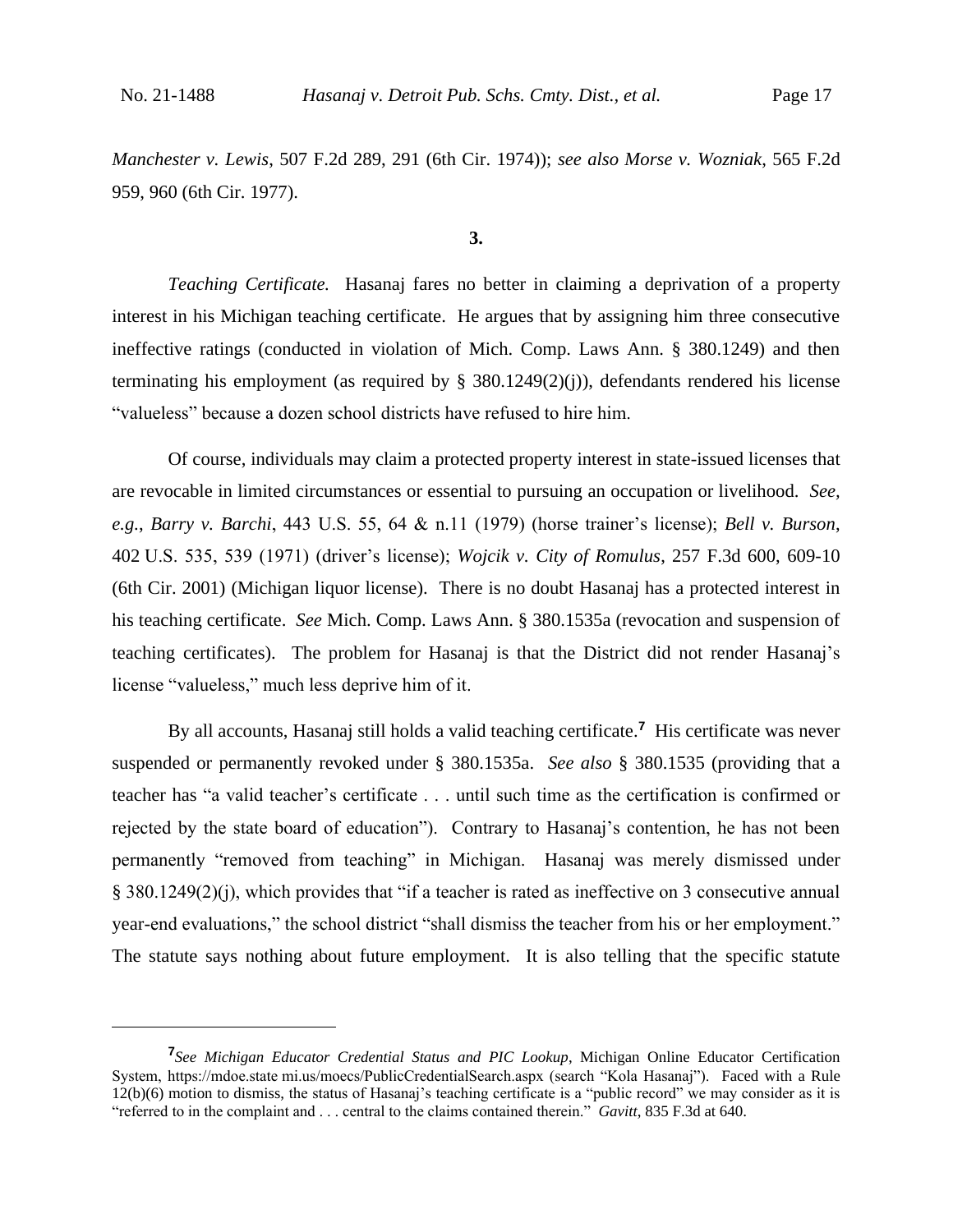governing the hiring of teachers does not mention the three-strikes provision as a disqualification. *See* § 380.1231.

Nor is Hasanaj's teaching license "valueless," as he contends, under *Med Corporation, Inc. v. City of Lima*, 296 F.3d 404 (6th Cir. 2002). That case recognized that even if the government has "not formally deprive[d] the owner of title to the property," a "deprivation" may nonetheless occur in "certain circumstances" where "indirect injuries *effectively render the property valueless*." 296 F.3d at 412-13. But *Med Corporation* rejected an ambulance company's argument that the city had rendered its license "valueless" by suspending the company from receiving 911 dispatches for one week. *Id.* The reason was because the company did not show that "the proposed suspension would *completely* destroy the value of its license" and there was "no evidence to show that 911 dispatches constitute all, or even the majority of, [the company]'s business." *Id.* at 413.

As in *Med Corporation*, Hasanaj "remain[s] entirely free to obtain employment" with another Michigan school district. *Cafeteria & Rest. Workers Union v. McElroy*, 367 U.S. 886, 896 (1961). A third-party's decision not to hire Hasanaj based on a history of unfavorable performance reviews is not dictated by the State or his former employer. And as explained, the performance review procedures alone are not property interests.

Hasanaj proves the point in relying on *Schware v. Board of Bar Examiners of New Mexico*, 353 U.S. 232, 238-39 (1957), for the proposition that a State cannot "exclude a person from the practice" of an occupation based upon a qualification that does not have "a rational connection with the applicant's fitness or capacity to practice" that profession. "*Schware* held that former membership in the Communist Party and an arrest record relating to union activities could not be the basis for completely excluding a person from the practice of law." *Conn v. Gabbert*, 526 U.S. 286, 292 (1999). Hasanaj was not "completely excluded" from teaching in Michigan, and even assuming that three "ineffective" ratings operate as teaching disqualifications, teaching performance is a rational qualification directly connected to an individual's capacity to be a teacher.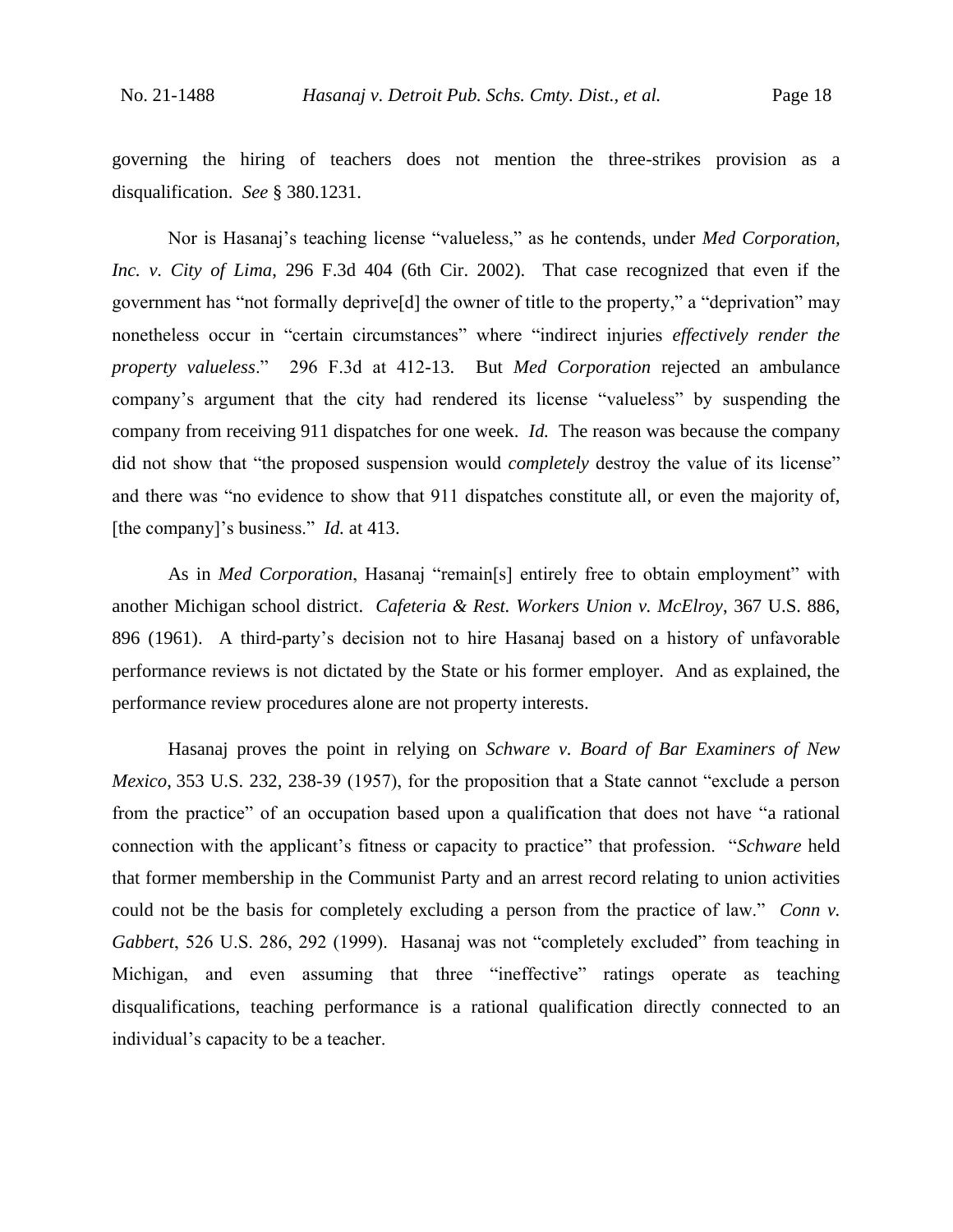**4.**

*Liberty to Contract.* For similar reasons, Hasanaj cannot proceed on his claim that he was deprived of his liberty or (property) interest in his right to contract. Hasanaj's view is essentially a reformulation of his license argument, contending that the ineffective ratings, coupled with "the operation of . . . § 380.1249(2)(j)," impose a "disability" that prevents him from obtaining employment in his chosen profession.

In a broad sense, Hasanaj's claim requires the combination of two components: (1) the liberty "to engage in any of the common occupations of life," *Roth*, 408 U.S. at 572 (quoting *Meyer*, 262 U.S. at 399); and (2) the right to due process "where a person's good name, reputation, honor, or integrity is at stake because of what the government is doing to him," *id.* at 573 (quoting *Wisconsin v. Constantineau*, 400 U.S. 433, 437 (1971)). A liberty interest in reputation is only "sufficient to invoke the procedural protection of the Due Process Clause" if combined with "some more tangible interests such as employment." *Paul*, 424 U.S. at 701, 711.

Applying those basic requirements, Hasanaj must allege five elements:

First, the stigmatizing statements must be made in conjunction with the plaintiff's termination from [protected] employment [or foreclose future employment opportunities]. . . . Second, a plaintiff is not deprived of his liberty interest when the employer has alleged merely improper or inadequate performance, incompetence, neglect of duty or malfeasance .... Third, the stigmatizing statements or charges must be made public. Fourth, the plaintiff must claim that the charges made against him were false. Lastly, the public dissemination must have been voluntary.

*See Crosby*, 863 F.3d at 555-56 (quoting *Quinn v. Shirey*, 293 F.3d 315, 319 (6th Cir. 2002)); *see also Ludwig v. Bd. of Trs. of Ferris State Univ.*, 123 F.3d 404, 410 (6th Cir. 1997). Hasanaj has not satisfied the first, second, and fifth elements.

*First*, Hasanaj lacked a protected interest in his job, and he "remains as free as before to seek another" teaching job in Michigan. *See Bishop*, 426 U.S. at 348-49 (citation omitted); *see, e.g.*, *Roth*, 408 U.S. at 573-75; *Crosby*, 863 F.3d at 556. *Second*, Hasanaj was "not deprived of his liberty interest" merely by virtue of the District disseminating his "inadequate performance"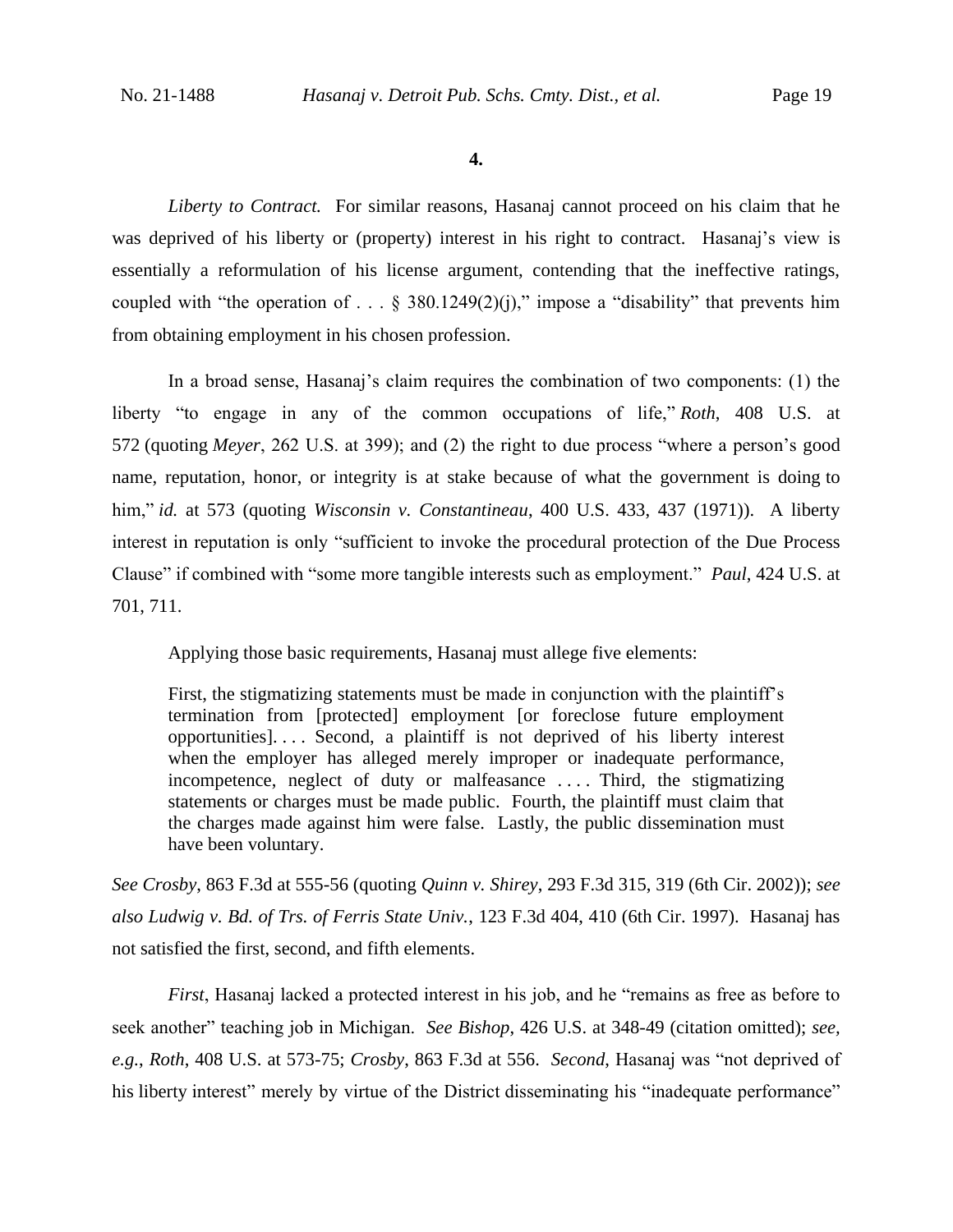reviews. *Quinn*, 293 F.3d at 320 (citation omitted). *Third*, Hasanaj alleges, and Michigan's teacher evaluation system seems to suggest, that public dissemination, i.e., posting performance evaluations online, is required, not voluntary. Beyond those deficiencies, Hasanaj does not allege he requested a name-clearing hearing, and "failure to request a name-clearing hearing is fatal to a claim alleging a deprivation of a liberty interest without due process." *Kaplan v. Univ. of Louisville*, 10 F.4th 569, 584-85 (6th Cir. 2021) (quoting *Quinn*, 293 F.3d at 323).

No matter how Hasanaj frames his claim, he was not deprived of a protected "property" or "liberty" interest as required for a procedural due process claim under the Fourteenth Amendment.

## **B.**

*Wrongful Termination.* Everything said thus far also forecloses Hasanaj's wrongful termination claim under *Toussaint v. Blue Cross & Blue Shield of Michigan*, 292 N.W.2d 880 (Mich. 1980).**<sup>8</sup>** As relevant here, *Toussaint* holds that Michigan's "presumption of employment at will is overcome" based upon a "just-cause" provision, "implied at law," where "an employer's policies and procedures instill a 'legitimate expectation' of job security in the employee." *See Lytle v. Malady*, 579 N.W.2d 906, 910-11 (Mich. 1998) (citation omitted).

In other words, *Toussaint* recognizes the potential for implied tenure. *See Toussaint*, 292 N.W.2d at 893-94 & n.30 (discussing *Perry*, 408 U.S. at 601-03).Indeed, *Toussaint* calls for the same showing, grounded in Michigan law, that is required to claim a "protected" property interest in continued employment for a due process claim. *See, e.g.*, *Pucci v. Nineteenth Dist. Ct.*, 628 F.3d 752, 765-66 (6th Cir. 2010); *Meagher v. Wayne State Univ.*, 565 N.W.2d 401, 414 (Mich. Ct. App. 1997).

As explained, Hasanaj cannot supersede Michigan's tenure statutes with an express or "implied" contract. *See, e.g.*, *Amalgamated Ass'n*, 51 N.W.2d at 235; *Thorin*, 513 N.W.2d at 235; *see also DeBenedictis*, 480 U.S. at 504. Thus, he has no wrongful termination claim.

**<sup>8</sup>**Hasanaj does not challenge the dismissal of his wrongful discharge claim in violation of public policy under *Suchodolski v. Michigan Consolidated Gas Co.*, 316 N.W.2d 710 (Mich. 1982).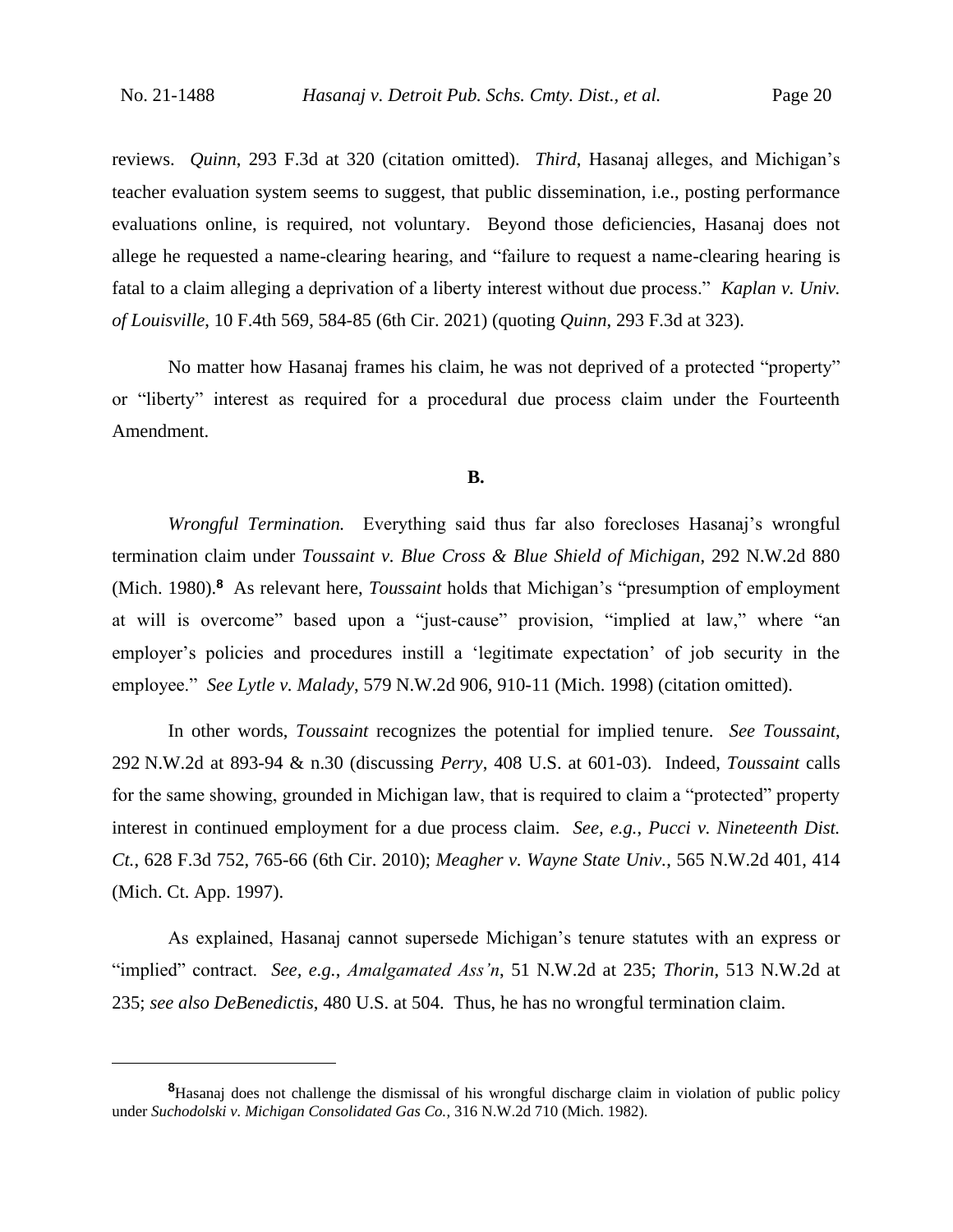#### **C.**

*FMLA*. That leaves Hasanaj's claim that he received a negative evaluation while on FMLA leave in May 2014, and was later terminated, in retaliation for taking FMLA leave. *See*  29 U.S.C. § 2615(a)(1). His claim is time-barred.

The statute of limitations for FMLA actions is two years "after the date of the last event constituting the alleged violation," or three years if the violation is "willful." 29 U.S.C. § 2617(c)(1)-(2). A violation is willful if "the employer intentionally or recklessly violated the FMLA." *Crugher v. Prelesnik*, 761 F.3d 610, 617 & n.9 (6th Cir. 2014) (quoting *Hoffman v. Prof'l Med Team*, 394 F.3d 414, 417 (6th Cir. 2005)). Hasanaj was terminated on September 12, 2016, and he filed his complaint three years later on September 12, 2019.

First, assuming his May 2014 negative evaluation is an adverse employment action, *see Nathan v. Great Lakes Water Auth.*, 992 F.3d 557, 573 (6th Cir. 2021), not even the three-year period would make the evaluation cognizable. Second, the last time Hasanaj took FMLA leave was in January or February of 2016, and he did not teach again. Nothing in the complaint remotely suggests that in terminating Hasanaj roughly seven months later, as required under Mich. Comp. Laws Ann. § 380.1249(2)(j), the District did so intentionally or recklessly because he took FMLA leave. A conclusory assertion is not enough. *Crugher*, 761 F.3d at 617; *see Iqbal*, 556 U.S. at 678-79.

\* \* \*

The judgment is AFFIRMED.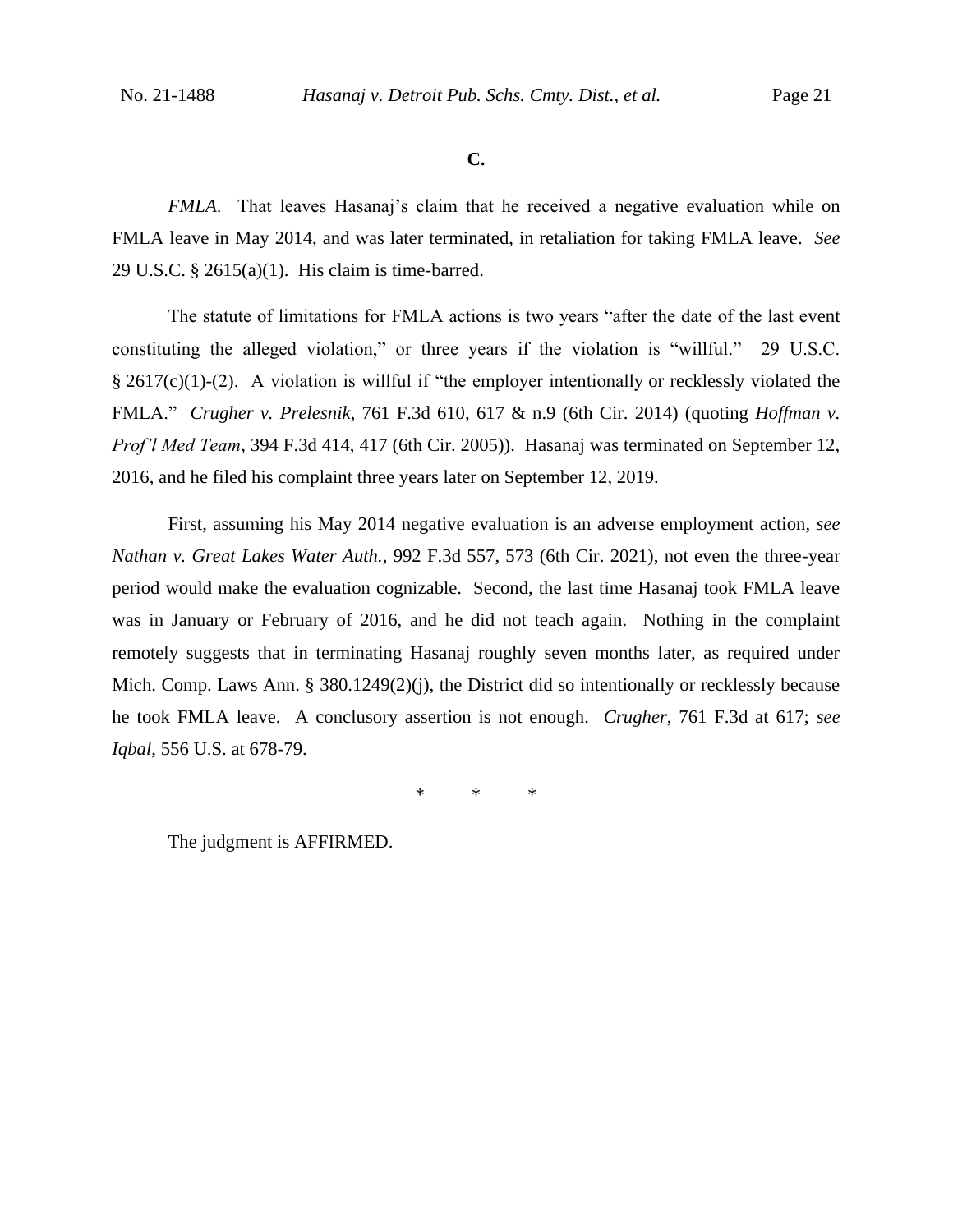# **CONCURRING IN PART AND DISSENTING IN PART** \_\_\_\_\_\_\_\_\_\_\_\_\_\_\_\_\_\_\_\_\_\_\_\_\_\_\_\_\_\_\_\_\_\_\_\_\_\_\_\_\_\_\_\_\_\_\_\_\_\_\_\_\_

\_\_\_\_\_\_\_\_\_\_\_\_\_\_\_\_\_\_\_\_\_\_\_\_\_\_\_\_\_\_\_\_\_\_\_\_\_\_\_\_\_\_\_\_\_\_\_\_\_\_\_\_\_

BERNICE BOUIE DONALD, Circuit Judge, concurring in part and dissenting in part. Parents of school-aged children trust that when they send their children to school, their teacher possesses the requisite qualifications to teach a given course. One would assume that a teacher certified to teach Spanish would be teaching students Spanish, not Math, Science, and Physical Education. This is a case involving a teacher who is certified to teach English and Bilingual Studies. He is someone who specializes in the written word–prose; haikus; essays; and sonnets. Yet, the Detroit Public Schools Community District (District) assigned him to teach complex Math and Science courses, in addition to Physical Education. After he did not perform "effectively" for three years outside of his expertise, the District fired him.

Under Michigan law, the District does not have the authority or discretion to assign a teacher to "teach in a grade or department of the school" for which the teacher "does not hold a valid teaching certificate." *See* Mich. Comp. Laws Ann. §§ 380.1233(1), 380.1233b(1)-(2) (providing exceptions). The majority even cites in a footnote that it is a crime for the District to assign a teacher to teach outside of his certification. *See* Mich. Comp. Laws Ann. § 388.1763(1), (6) (providing that any school official employing an individual in violation of this section "is guilty of a misdemeanor punishable by a fine of \$1,500.00 for each inciden[t]"). The District did not comply with this law, however. Instead, it used Michigan's statutory teacher evaluation system as a ground for dismissal to insulate itself from its violative conduct. The District's failure to comply with the law resulted in years of Hasanaj's employment not being counted towards tenure and an ill-justified termination for "ineffective" ratings in courses that he was not certified to teach.

I write separately because Hasanaj provided sufficient evidence that he held a protected property interest deserving of further due process inquiry into the constitutionality of the District's actions within the employment relationship.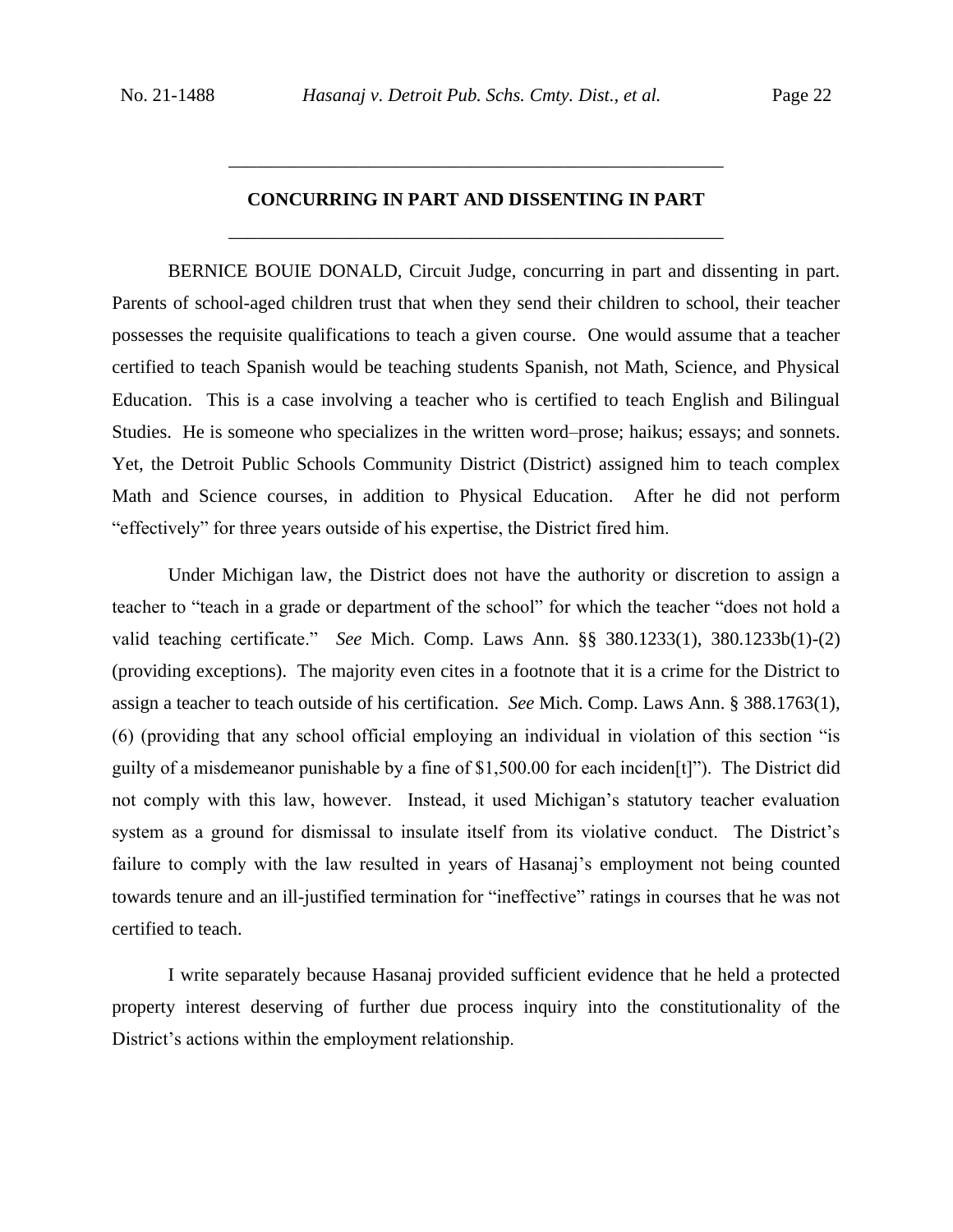The Fourteenth Amendment's Due Process Clause shields the State from "depriv[ing] any person of life, liberty, or property without due process of law." U.S. Const. amend. XVI § 1, cl. 3. To establish a procedural due process claim under the Fourteenth Amendment, a plaintiff must show: (1) that it "had a life, liberty, or property interest protected by the Due Process Clause; (2) it was deprived of this protected interest; and (3) the state did not afford it adequate procedural rights." *Daily Services, LLC v. Valentino*, 756 F.3d 893, 904 (6th Cir. 2014) (citing *Women's Med. Prof'l Corp. v. Baird*, 438 F.3d 595, 611 (6th Cir. 2006)). The majority suggests that Hasanaj's troubles lie with the first prong. I disagree.

Contrary to the majority's holding, neither the existence of a contract nor a statutory tenure system, alone, can defeat Hasanaj's claim that he possessed a protected property interest in continued employment. *See Perry v. Sindermann*, 408 U.S. 593, 599 (1972) (stating that the plaintiff's "lack of formal contractual or tenure security in continued employment… [is]... not entirely dispositive" of the claim). To be clear, the Supreme Court articulated in *Board of Regents v. Roth*, that a nontenured teacher's claim was not dispositive based on the mere fact that his contract was not renewed, or he was nontenured; but a plaintiff may show that the Constitution owed him due process rights by proving that he had a "'property' interest in continued employment, despite the lack of tenure or a formal contract." *Id.*; *See Board of Regents v. Roth*, 408 U.S. 564 (1972). Even where a formal tenure system exists, whether it be outlined by the University's policies or through a state's statutory scheme, "the existence of such system is *but one factor* … to consider in analyzing the due process claim of a formally nontenured professor." *Soni v. Board of Trustees of Univ. of Tenn.*, 513 F.2d 347, 351 (6th Cir. 1975) (emphasis added and citations omitted); *see also Sindermann*, 408 U.S. at 604 ("A teacher, like the respondent, who has held a position for a number of years, might be able to show from the circumstances of this service–and from *other relevant facts*–that he has a legitimate claim of entitlement to job tenure.") (emphasis added). At the summary judgment stage, the allegations must be construed most favorably to Hasanaj. And Hasanaj must be given the opportunity to prove the legitimacy of his claim in light of "the policies and practice of the institution." *Id.* at 603.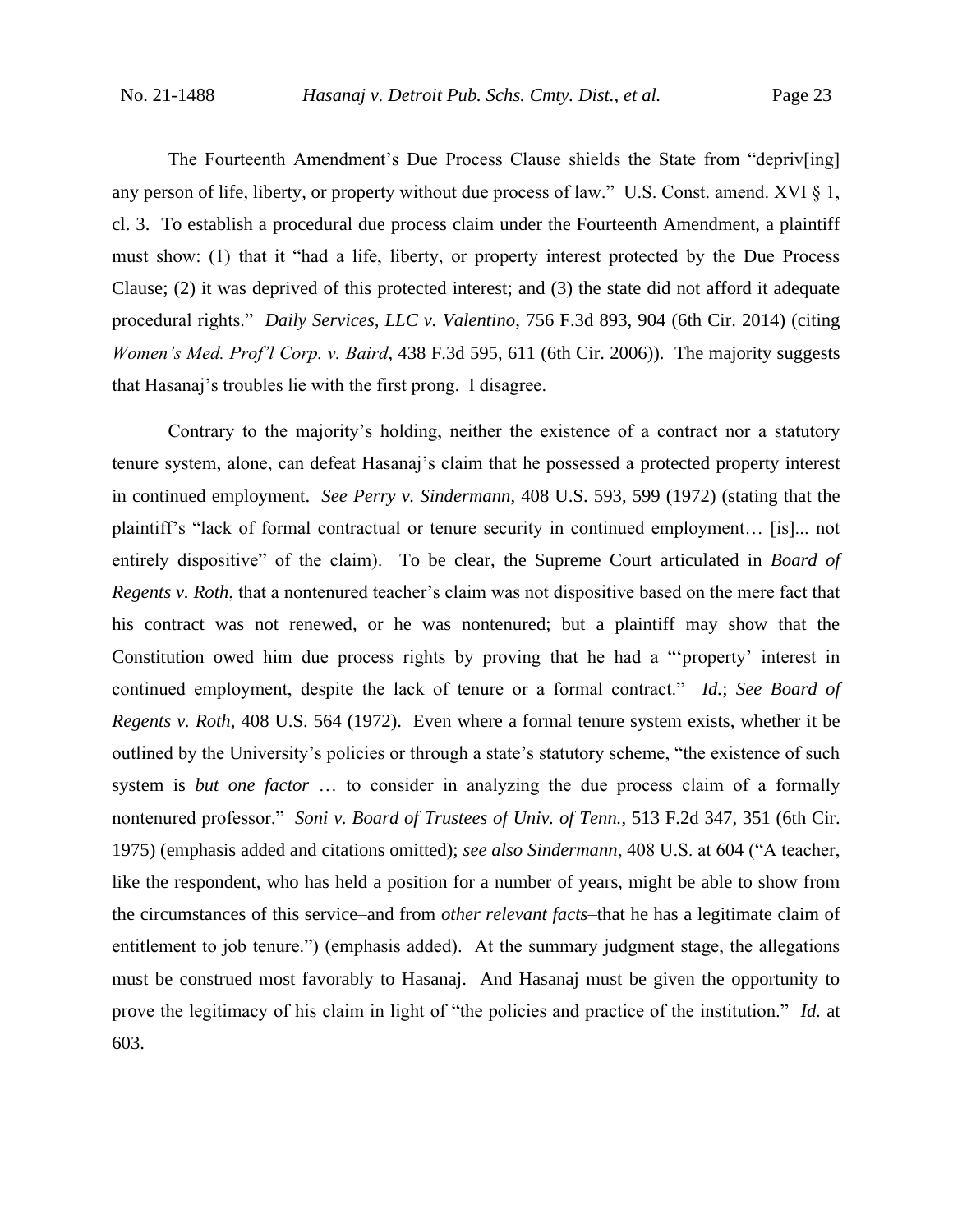As the majority recognizes, the years that Hasanaj taught within his certified area, he was rated "good to excellent." Starting in 2011, however, Hasanaj's rated performance declined. Beginning in 2013, the District assigned Hasanaj to teach more classes outside of his certification than he taught within his certification. [R.26]. Specifically, Hasanaj taught four math classes and only two language classes. [*Id.*]. Again in 2015, the District assigned Hasanaj to teach science and physical education—subjects that he is not certified to teach. [*Id.*]. When he sought help from the principal of the school, Cindy Lang, he was told to "Google" science lesson plans. [*Id.*]. Then, after years of teaching outside of his certified area, he was rated as an "ineffective" teacher for three consecutive annual evaluations, which led to his termination. [*Id.*].

The District relies on select provisions of Michigan's Tenure Act to justify the termination, while simultaneously violating and not complying with other provisions of that same Act. *See* Mich. Comp. Laws Ann. § 380.1249(2)(j) (requiring the District to terminate Hasanaj after receiving three "Ineffective" ratings consecutively during annual evaluations); *see also* § 380.1249(c) (requiring the District to include "specific performance goals" in the evaluations to assist in "improving effectiveness" and to provide "training… by the school administrator or designee" to assist teachers in meeting these goals before firing); § 380.1249(1)(d)(iv) (stating that the evaluation system exists to remove teachers only "after they have had ample opportunities to improve" under a "transparent" and "fair" process.) (citations omitted).

The District's customs and practices created an understanding that Hasanaj had a property interest in continued employment with the District. In addition, the District's noncompliance with state law is a highly relevant factor because, as a result of the District assigning Hasanaj to teach outside of his certification, it stripped him from years that could have been credited towards his tenure and years of fair and transparent evaluations.

First, the majority argues that Hasanaj "had no protected property interest in his job because, as the Tenure Commission concluded, he did not satisfy Michigan's statutory tenure requirements." [Maj. Op., p. 11]. The majority relies on *Ryan v. Aurora City Bd. of Ed.*, 540 F.2d 222 (6th Cir. 1976), and *Edinger v. Board of Regents of Morehead State University*,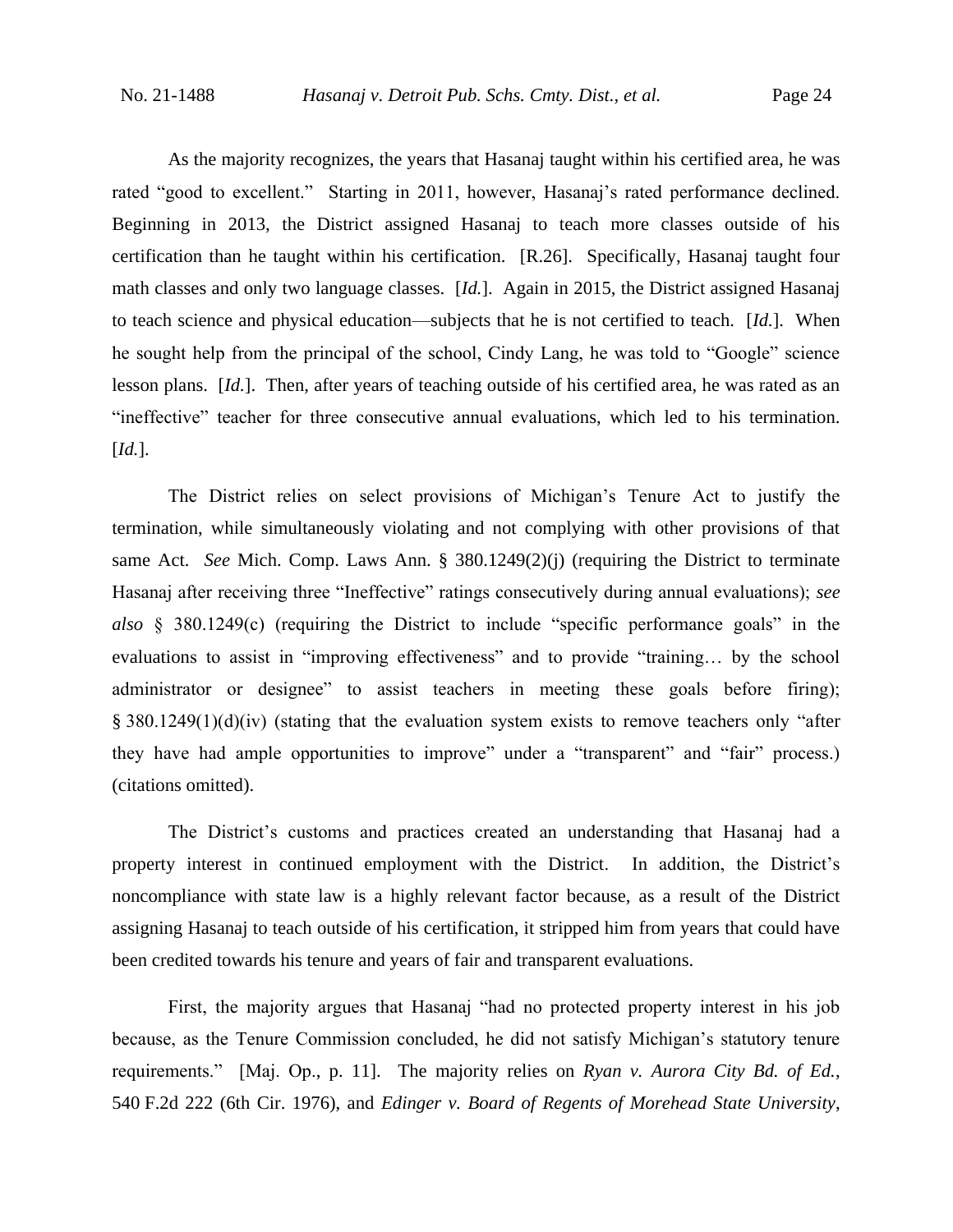906 F.2d 1136 (6th Cir. 1990), stating that both cases involved statutory tenure rules which precluded any property interest in continued employment. [Maj. Op. at 14].

The majority is wrong. *Ryan* distinguished *Soni's* holding based on a "factual situation distinctly different from the facts of" *Soni*, not based on some alleged statutory distinction. *Ryan*, 540 F.2d at 228. And *Edinger's* "factual situation" is also different from the case at bar. As stated above, we have noted in various cases that the existence of a formal tenure system is "but one factor" and not "entirely dispositive" of a plaintiff's due process claim. *Soni*, 513 F.2d at 351. Further, *Ryan* and *Edinger's* "statutory tenure rules" do not override the Supreme Court's recognition that "property interests subject to procedural due process protection are not limited by a few rigid, technical forms," but may also arise out of the course of dealings which explicitly or implicitly create a heightened reliance interest in continued employment. *Sindermann*, 408 U.S. at 601. Thus, it is improper to look at whether the state has a statutory tenure system and end the due process inquiry there. Instead, the proper question is whether the plaintiff has *acquired* a protected property interest through mutual understanding and the conduct of the employer.

Here, in a twist of irony, the District itself understood Hasanaj to be a tenured teacher and acted accordingly. For instance, the District ceased sending Hasanaj renewal contracts each year and referred him to appeal his termination to the Tenure Commission. Both the District and Hasanaj even stipulated that he was a tenured teacher before the Tenure Commission. And the majority still, in the face of overwhelming evidence, and contrary to what the District itself concedes, holds today that Hasanaj does not have a protected property interest in continued employment.

Second, the majority holds that Hasanaj "lacks a protected property interest in the 'expectation' that the District was required to follow the teacher evaluation statute." [Maj. Op. at p. 17]. But the District's noncompliance with the statute itself is not the protected property interest; it is but another factor to consider when weighing whether Hasanaj possessed a protected property interest in his continued employment. The District's obligations to provide Hasanaj with training, improvement plans, and aid him in implementing those plans *before* termination are relevant to consider when determining the understanding of the parties and the